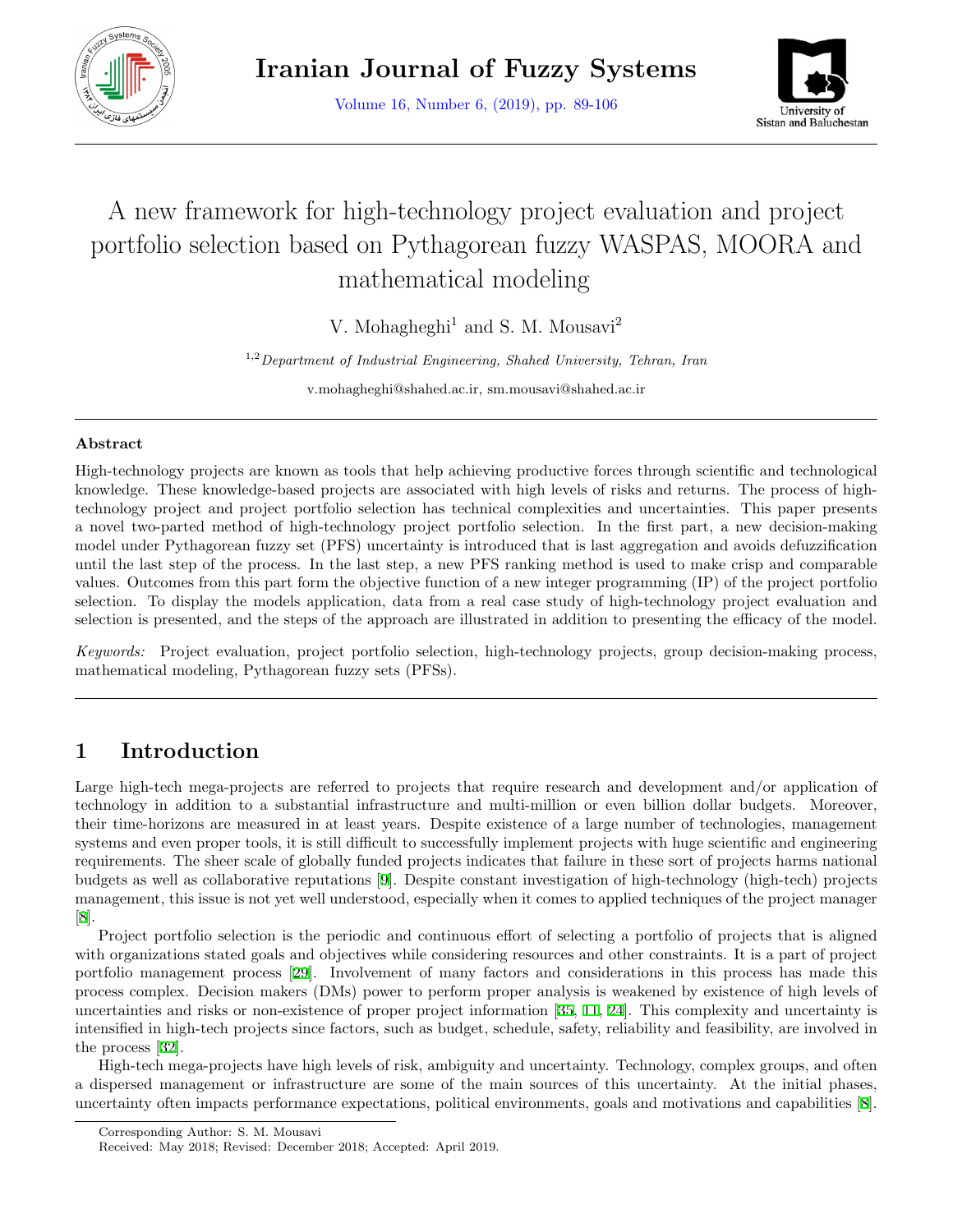From the vision of Atkinson et al. [\[2](#page-15-2)] uncertainty meant not having all the information which as a matter of fact is not at all unusual in high-tech projects. Thomas and Mengel [\[34](#page-16-4)] stated that complex projects have vagueness and ambiguity of the not-yet-known that occur as events that crucially reframe meaning, interpretation, and social significance emerge. Moreover, in these projects, boundaries should be scanned for unwelcomed messengers and the occurrence of situations that reshape understanding of all that has happened before [[30\]](#page-16-5). On the social level, uncertainty is emitted from sources, such as unknown agendas and emergent and divergent strategies [[31](#page-16-6)].

Due to lack of adequate historical data, vagueness and high influence of expert judgment on project selection problems, fuzzy sets theory has been used as an accepted approach in considering project uncertainty [[22\]](#page-16-7). Some of the recent fuzzy sets theory-based studies on project selection are as follows: Oztaysi [[25](#page-16-8)] introduced a group decisionmaking method, in which fuzzy sets were applied for information system project selection. Khandekar et al. [[17\]](#page-16-9) applied fuzzy axiomatic design principles to address project selection. Cheng et al. [[7](#page-15-3)] introduced consistent fuzzy preference relations to deal with project selection. A large number of methods were based on the principles of multi-criteria decision making (MCDM) and multi-criteria analysis [[19](#page-16-10)]. Ivanović et al. [\[14](#page-16-11)] studied infrastructure project evaluation and introduced a method based on multi-criteria analysis. Taylan et al. [[33](#page-16-12)] addressed project selection in construction section by introducing a method based on fuzzy MCDM methods. Salehi [[28\]](#page-16-13) introduced a fuzzy MCDM approach for project selection. The method was based on combining two well-known MCDM techniques to solve project selection problem. Baysal et al. [[3\]](#page-15-4) introduced a two-phase model based on fuzzy MCDM to select projects that need highly complex evaluating processes. They first used fuzzy TOPSIS to find the main group of projects and then applied fuzzy AHP to find the best project. Debnath et al. [[10](#page-15-5)] applied MCDM techniques to present a method for strategic project portfolio selection. Chakraborty and Chakraborty [[6\]](#page-15-6) applied TODIM method to address construction project selection.

It can be concluded from the above that most of the studies even in the recent years are based on classic fuzzy sets (FSs). Such sets are characterized by their crisp membership functions in interval [0, 1] which cannot comprehensively address various sorts of uncertainties that occur while expressing numerical values by linguistic methods or while subjectively showing experts judgments [\[5](#page-15-7), [12](#page-16-14)]. Intuitionistic fuzzy sets (IFSs) [\[1](#page-15-8)] are well-known FSs which have been applied in many different areas. They are able to address the degrees of not belonging and hesitation in addition to the levels of belonging. Despite this advantage over classic sets, they still have limitations in denoting the uncertainties. One typical example is when sum of the membership and non-membership degrees surpass the value of 1. To address this issue, Pythagorean fuzzy sets (PFSs) were introduced as an extension of IFSs [[36,](#page-17-1) [37\]](#page-17-2). In comparison with intuitionistic sets, PFSs are better in addressing uncertainty. In fact, PFSs enable the DMs to express uncertainties which cannot be addressed by applications of intuitionistic sets. In recent years, a number of researches were carried out based on PFSs. Karasan et al. [[16](#page-16-15)] developed a safety and critical effect analysis based on PFSs to address risk assessment. Another example of applying PFSs is using them in the present worth analysis [[15\]](#page-16-16). Mohagheghi et al. [[23\]](#page-16-17) developed a decision-making framework based on concepts of the PFS. Moreover, PFS has been applied to address occupational health and safety risk assessment [\[13](#page-16-18)]. Another example of PFS application is addressing supplier selection by extending a decision-making process [\[4](#page-15-9)]. Despite all the finer points and recent applications of PFSs, they are still new to project and project portfolio related studies.

It can be concluded that high-tech projects have their own special features that call for tailored selection methods. Such projects are highly uncertain since they are dependent on scientific advancements. In these projects, the level of historical data is much lower than other projects, such as conventional research and development (R & D) projects or information technology (IT) projects. In other words, since such projects lead to very high levels of competitive advantages, related data are not available for high-tech projects. Therefore, evaluating such projects is highly dependent on experts opinions. Since these projects require high levels of resources, failure in them would do high damages. Therefore, they need proper project management techniques. Moreover, even success in such projects if they are not properly chosen would be damaging since the firm has spent high levels of its resources on projects that would not mostly contribute to strategic goals. As a result, it is necessary to find the best projects or portfolio of projects when it comes to high-tech projects and failure in doing so would result in damages that are much higher than other projects, such as R&D and IT projects.

Main motivations of proposing this paper are as follows: (1) literature of project selection and projects portfolio selection is very weak when it comes to high-tech projects. In other words, many studies have focused on other projects, such as R&D and IT projects; but, the literature is weak when it comes to high-tech projects; (2) this problem contains very high levels of uncertainty and vagueness, and they are not yet well addressed. When addressing such projects using experts opinions becomes more important and such opinions could be better expressed by fuzzy sets that can address degrees of membership, non-membership and hesitancy. IFSs and their extensions are new to high-tech projects; (3) new fuzzy extensions especially PFSs are very new to this subject. PFSs give more flexibility and power in expressing and calculating uncertainty in comparison with common IFSs and they are new to this environment; (4) the existing decision-making methods do not comprehensively address criteria weighting. In other words, in evaluating high-tech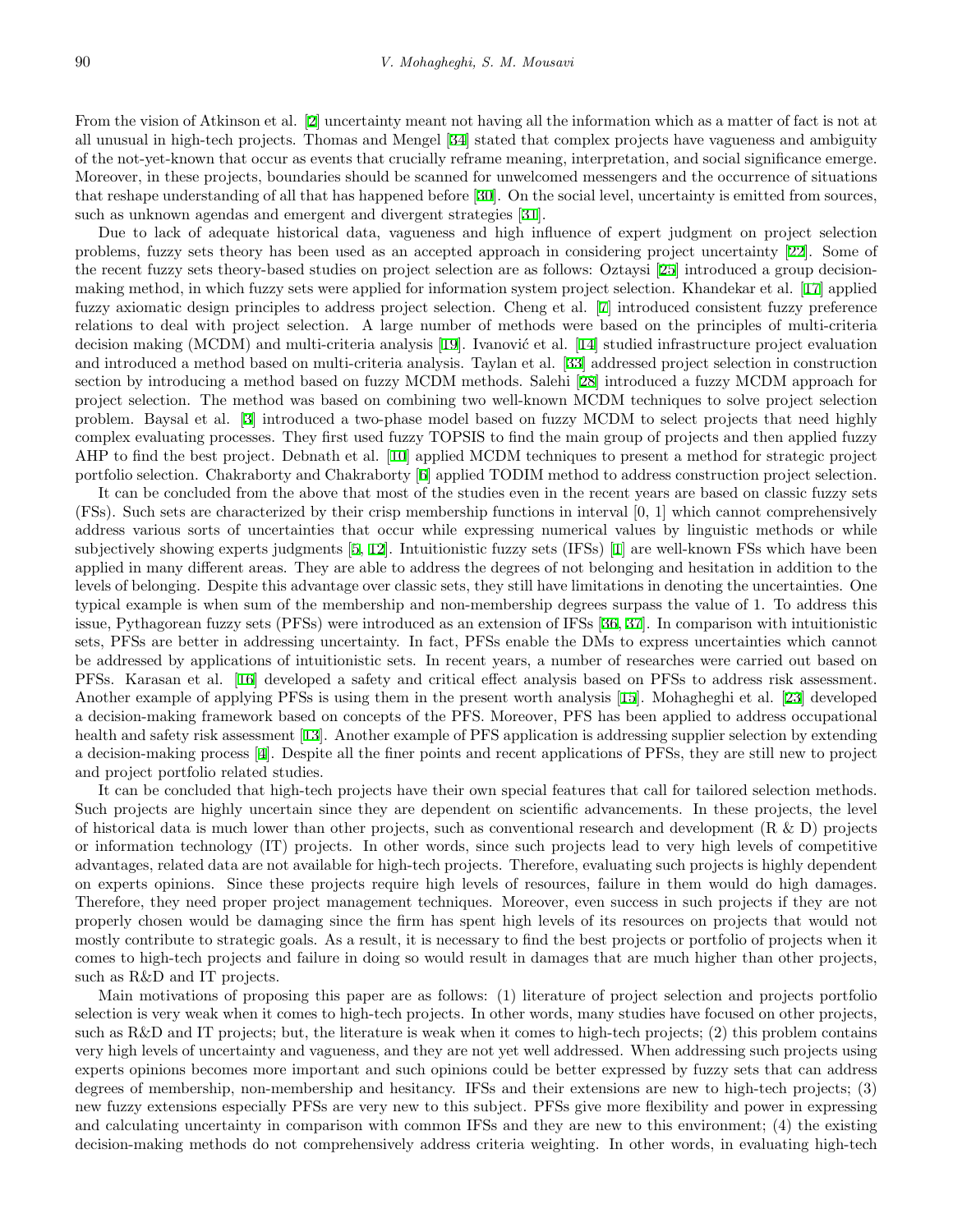projects one of the most important issues is giving proper levels of importance to selected criteria. This needs using proper methods that incorporate subjective and objective data to form criteria weights in high-tech project and project portfolio selection. This issue is new to high-tech environments; (5) since evaluating such projects is expert dependent, assigning proper weights to them is necessary in properly addressing this group decision-making problem. Decisionmaking weighting is another issue that is not well addressed in high-tech projects; (6) Using last aggregation methods in project selection problems is still new. In other words, when addressing high-tech project evaluation, it is necessary to use all the gathered information and information loss would result in the loss of effectiveness in the decision. First aggregation methods which are common in project evaluation processes would cause loss of data whereas using last aggregation methods and delaying the aggregation step would result in better use of gathered judgments and avoiding information loss which is also one of the motivations of this paper.

In order to fill the gaps of this important decision-making problem, in this paper a novel two-part model of high-tech project portfolio selection is proposed under uncertain conditions that uses PFSs to model uncertainty. In the first part of the model, a new evaluation and ranking method is presented to score projects based on evaluation of several criteria. This process is last aggregation. It also uses a method to compute the weights of criteria and DMs. Moreover, a new evaluation index is presented that is based on the concept of the weighted aggregated sum product assessment (WASPAS) method and ratio system of the multi-objective optimization on the basis of ratio analysis (MOORA) method. To better model the uncertain environment of high tech projects, defuzzification is done in the ending part of the approach by introducing a novel PFS ranking method. After computing the score of each project, the results are used in a mathematical model in the second part of the method to find the best portfolio of projects. To highlight the main finer points of this study that give it advantage over similar literature works, the following is presented:

- Weights of DMs and criteria are separately used in the process.
- A new decision process is presented that is based on the method of WASPAS and ratio system of MOORA method
- To model and calculate the uncertainty of this problem, PFSs are applied. This novel approach gives the model great advantages over the similar classic fuzzy set-based studies. In other words, uncertainty is expressed, modeled and calculated with a highly sophisticated tool that provides a very high level of flexibility.
- Principles of last aggregation methods are applied in this process. This would result in keeping away from information loss.
- Defuzzification is carried out in the last step of the process. This approach keeps the uncertain characteristics of the data.
- A new PFSs ranking method is introduced and used in the evaluation process. The concept of ideal solutions is applied in this part.

The remainder of this paper is organized as follows. In section 2, a brief introduction to PFSs is presented. Section 3 presents the introduced model. Models application is presented in section 4, and the ending remarks are presented in section 5.

# **2 A brief introduction to PFSs**

In this section, a brief introduction to PFSs is presented to facilitate the comprehension of the introduced approach.

*S* as an IFS in a universe of discourse  $(X)$  can be denoted as follows [\[26](#page-16-19)]:

$$
S = \{ \langle x, \mu_s(x), \nu_s(x) \rangle \mid x \in X \}
$$
\n(1)

In Eq. (1),  $\mu_s: X \to [0,1]$  is used to address the levels of membership while  $\nu_s: X \to [0,1]$  is applied to address the degree of non-membership of element  $x \in X$  to the set *S*, respectively. It is worth mentioning that the values of the abovementioned degrees are subject to the following:

$$
0 \le \mu_s(x) + \nu_s(x) \le 1\tag{2}
$$

Such sets are identified by another element which is called the degree of indeterminacy  $\pi_s(x)$ :

$$
\pi_s(x) = 1 - \mu_s(x) - \nu_s(x) \tag{3}
$$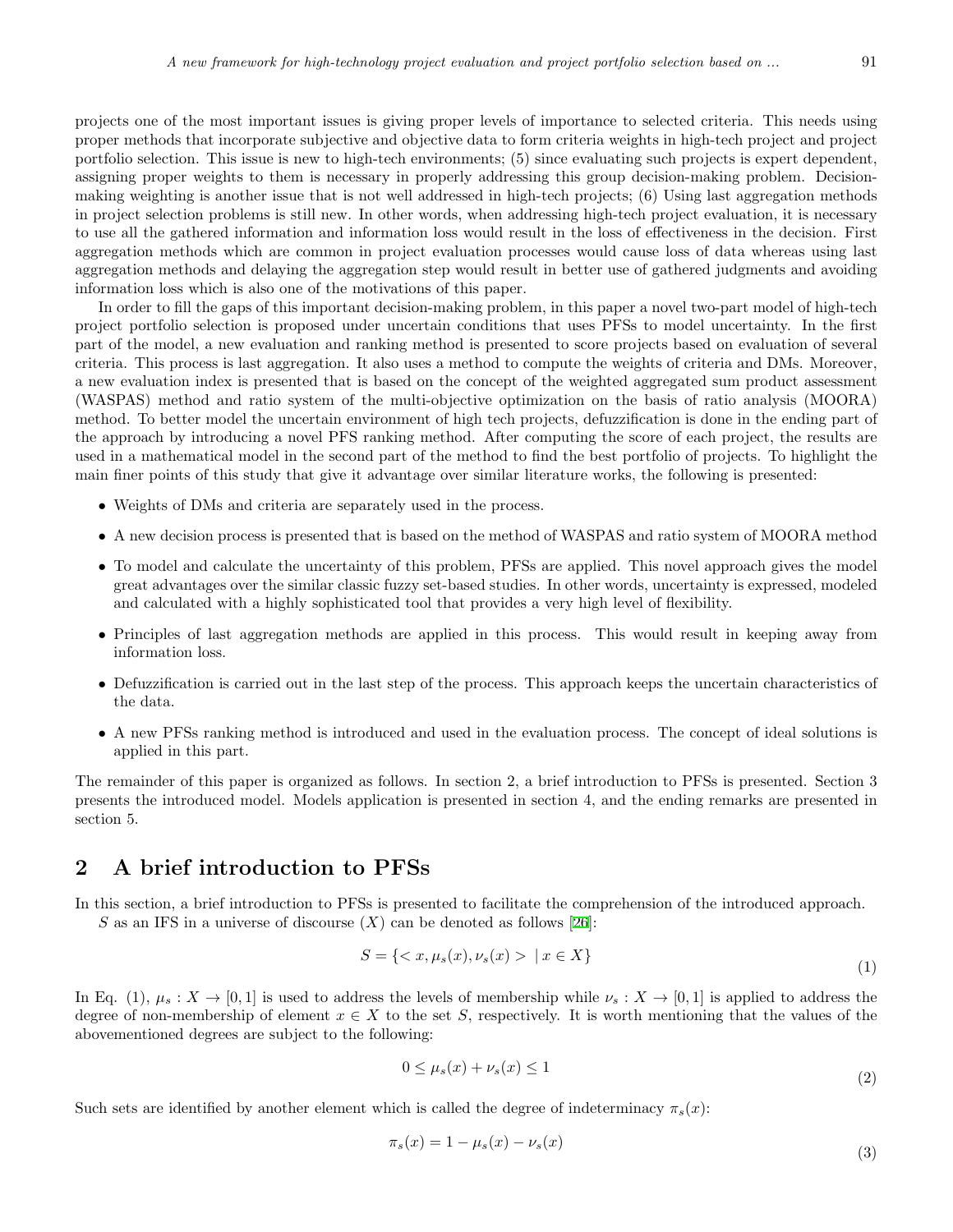These sets have been applied in various fields; for instance, sustainable project portfolio selection [[20\]](#page-16-20), product lifecycle management [\[18](#page-16-21)], product end-of-life scenario selection [[22](#page-16-7)], and supplier selection [\[41](#page-17-3)]. Despite the advantages of such sets over classic sets, in times when adding the degrees of satisfaction and dissatisfaction of an alternative like  $x_i$  with respect to an attribute,  $L_j$ , results in values bigger than 1, intuitionistic sets become inapplicable. To handle such situations, Yager [\[36](#page-17-1), [37](#page-17-2)] introduced the PFS. The PFSs are introduced in the following:

A PFS like C in a universe of discourse  $(X)$  can be expressed by Eq.  $(4)$ :

$$
C = \{ \langle x, \mu_C(x), \nu_C(x) \rangle \mid x \in X \}
$$
\n(4)

In Eq. (4),  $\mu_C : X \to [0,1]$  shows the degree of membership and  $\nu_C : X \to [0,1]$  indicates the non-membership degree of  $x \in X$  to the set *C*, respectively. Such values are subject to Eq. (5):

$$
0 \le (\mu_C(x))^2 + (\nu_C(x))^2 \le 1
$$
\n(5)

Finally, there is another element, called the degree of indeterminacy  $\pi_C(x)$ , which is denoted by Eq. (6):

$$
0 \leq (\mu_C(x)) + (\nu_C(x)) \leq 1
$$
\n(5)

\nthe degree of indeterminacy  $\pi_C(x)$ , which is denoted by Eq. (6):

\n
$$
\pi_C(x) = \sqrt{1 - (\mu_C(x))^2 - (\nu_C(x))^2}
$$
\n(6)

Zhang and Xu [[38\]](#page-17-4) referred to  $(\mu_C(x), \nu_C(x))$  as a Pythagorean fuzzy number (PFN) displayed by  $C = (\mu_C, \nu_C)$ . An overview of the IFSs and PFSs shows that their constraint condition is the main difference of them. Figure 1 presents a visual description of this difference. Let  $p_1 = (\mu_1, \nu_1)$  and  $p_1 = (\mu_1, \nu_1)$  be two PFNs and  $\rho > 0$ ; then, the following

arithmetic operations are applicable [\[38](#page-17-4), [27](#page-16-22), [40](#page-17-5)]:

Addition operator is defined as:

Figure 1: Comparison of IFNs and PFNs  
8, 27, 40]:  

$$
p_1 \oplus p_2 = (\sqrt{\mu_1^2 + \mu_2^2 - \mu_1^2 \mu_2^2}, \nu_1 \nu_2);
$$
 (7)

Multiplication operator is defined as:

$$
p_1 \otimes p_2 = (\mu_1 \mu_2, \sqrt{\nu_1^2 + \nu_2^2 - \nu_1^2 \nu_2^2});
$$
  
\nFS  $(p_1)$  is defined as:  
\n
$$
\rho p_1 = (\sqrt{1 - (1 - (\mu_1)^2)^{\rho}}, (\nu_1)^{\rho})
$$

Multiplication of a crisp value  $(\rho)$  in a PFS  $(p_1)$  is defined as:

$$
\rho p_1 = (\sqrt{1 - (1 - (\mu_1)^2)^{\rho}}, (\nu_1)^{\rho})
$$
\n(9)

Subtraction of PFSs is defined as follows:

$$
p_1 \ominus p_2 = \left(\sqrt{\frac{\mu_1^2 - \mu_2^2}{1 - \mu_2^2}}, \frac{\nu_1}{\nu_2}\right), \text{ if } \mu_1 \ge \mu_2, \nu_1 \le \min \nu_2, (\nu_2. \pi_1)/\pi_2 \tag{10}
$$

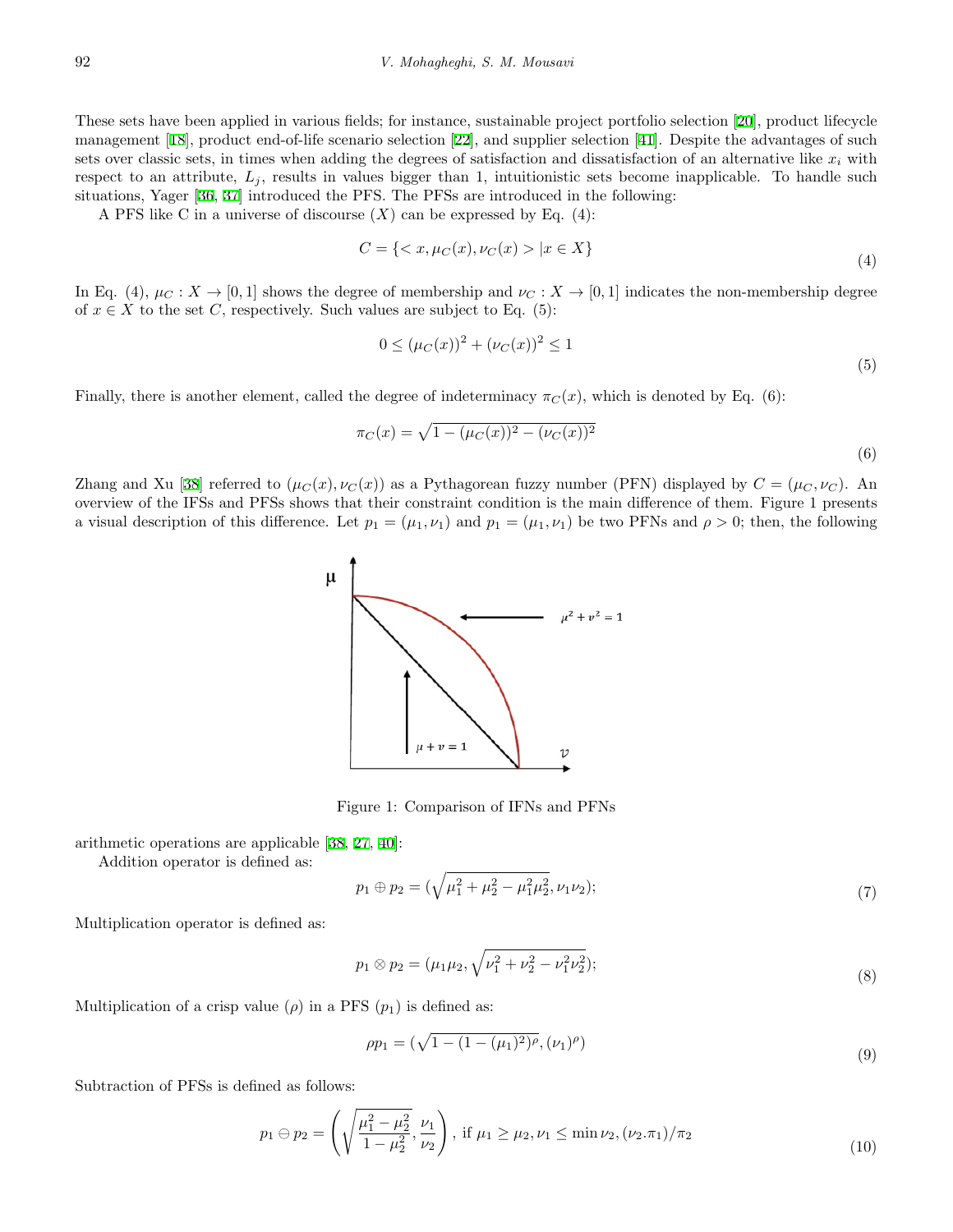Generalized division of PFSs are as follows:

are as follows:  
\n
$$
\frac{p_1}{p_2} = \left(\frac{\mu_1}{\mu_2}, \sqrt{\frac{\nu_1^2 - \nu_2^2}{1 - \nu_2^2}}\right), \text{ if } \mu_1 \le \min\left\{\mu_2, \frac{\mu_2 \cdot \pi_1}{\pi_2}\right\}, \ \nu_1 \ge \nu_2 \tag{11}
$$

A PFS in power of a crisp value ( $\rho$ ) can be computed by means of Eq. (12):

$$
p^{\rho} = \left( (\mu^{\rho}), \sqrt{1 - (1 - \nu^2)^{\rho}} \right), \quad \rho > 0
$$
\n(12)

The distance between  $p_1$  and  $p_2$  is defined as follows [[38\]](#page-17-4):

$$
d(p_1, p_2) = \frac{1}{2} ( |(\mu_{p_1})^2 - (\mu_{p_2})^2| + |(\nu_{p_1})^2 - (\nu_{p_2})^2| + |(\pi_{p_1})^2 - (\pi_{p_2})^2| )
$$
\n(13)

Score function of a PFS  $(p_1)$  is computable by means of Eq. (14) [[40\]](#page-17-5):

$$
s_{p_1} = (\mu_{p_1})^2 - (\nu_{p_1})^2 \tag{14}
$$

## **3 Proposed methodology**

In order to introduce a new method of high-tech project portfolio selection, this section presents a two-part model of project portfolio selection under PFS uncertainty. The model has two main parts. In the first part, a new decisionmaking and evaluation method is introduced under PFS uncertainty. Outcome of this section provides the input of the next part of the model in which a mathematical model is used to find the optimal portfolio of projects. This method could best suit high-tech project environments due to the following features: (1) PFSs are used to address uncertainty. This would enable addressing membership, non-membership and hesitancy with more flexibility and less limitations. Such ability could lead to better decision making since highly uncertain elements of high-tech projects can be addressed with proper tools; (2) Using a two-part method would separate analysis of projects based on quantitative and qualitative data and present the main DMs with a better overall view of the studied projects; (3) given the importance of evaluation criteria in assessing high-tech projects, the introduced method for criteria weighting would better address the importance of criteria in this process; (4) given the importance of experts and their roles in high-tech decision making, the presented method applies a group decision-making process that not only attends to weights of DMs, but also applies a last aggregation approach that avoids loss of experts expressed judgments and expertise; (5) Since high-tech projects are involved with high levels of uncertainty, the project evaluation process delays the defuzzification until the last step and this would keep the fuzziness of data and process to better address this uncertain decision-making situation; and (6) in the mathematical modeling of this process, disruption of projects and the maximum level of resistance of firms to disruptions are addressed. In other words, disruptions and delays are not unusual in high-tech projects and firms cannot deal with high levels of disruptions; therefore, their maximum level of resistance to such conditions should be attended to high-tech portfolio optimization.

#### **3.1 Introduced decision-making method**

In this part of the methodology, after gathering the judgments, a new project evaluation method is introduced under PFS uncertainty. The method is last aggregation and its defuzzification step is carried out in the last step of the process. Aggregation is carried out through presenting a novel aggregation step based on the concept of the WASPAS method. Additionally, fuzzy entropy is applied in order to better attend to the weights of criteria. The following step-by-step process explains the introduced approach:

1. The initial decision matrices are made by getting the opinions of each DM. This would result in getting the values for matrices displayed in Eqs. (15) and (16):

$$
\tilde{D}_k = (\tilde{D}_{ij}^K)_{m \times n} = \begin{bmatrix}\n(d(\mu_{11}^K, \nu_{11}^K) & \cdots & d(\mu_{1n}^K, \nu_{1n}^K) \\
\vdots & \ddots & \vdots \\
d(\mu_{m1}^K, \nu_{m1}^K) & \cdots & d(\mu_{mn}^K, \nu_{mn}^K)\n\end{bmatrix}
$$
\n(15)

$$
\tilde{W}_K = (w(\mu_1^K, \nu_1^K), w(\mu_2^K, \nu_2^K), \dots, w(\mu_n^K, \nu_n^K)), K \in T
$$
\n(16)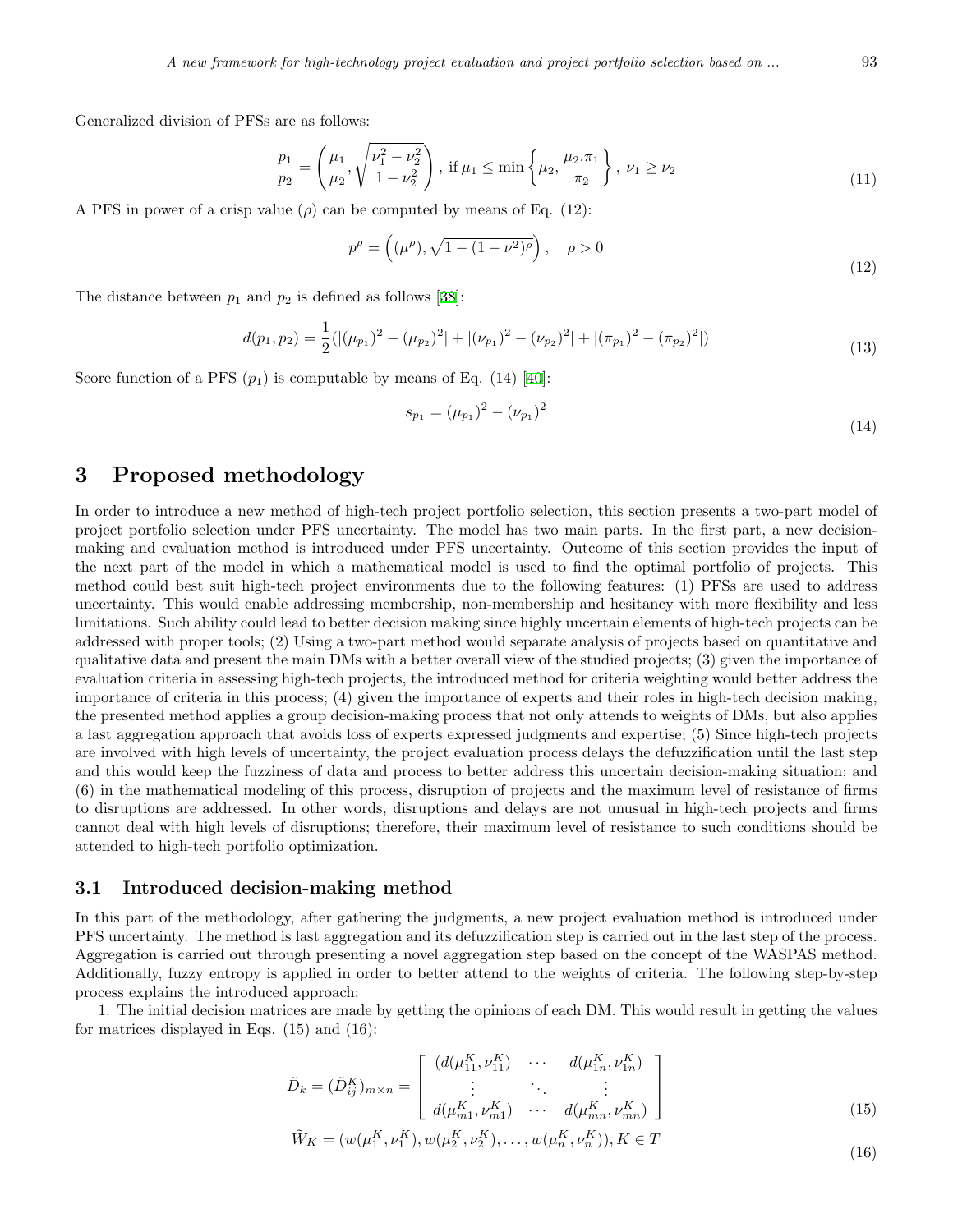where  $\tilde{D}_K$  denotes the decision matrix and  $\tilde{W}_K$  denotes criteria weights, *n* shows the number of criteria, m displays the number of alternatives and *T* shows a group of the DMs.<br>
2. Eq. (17) is applied to obtain the normalized decision n<br>  $(\widetilde{ND})_{ij} = \begin{cases} d(\mu_{ij}^K, \nu_{ij}^K) & \text{if } \\ (d(\mu_{ij}^K, \nu_{ij}^K))^c & \text{if } \end{cases}$ Eq.  $\tilde{D}_K$  denotes the decision matrix and  $\tilde{W}_K$  denotes criteria weights, number of alternatives and  $T$  shows a group of the DMs.<br>2. Eq. (17) is applied to obtain the normalized decision matrix  $(\widetilde{ND})$ :  $\overline{a}$ 

$$
(\widetilde{ND})_{ij} = \begin{cases} d(\mu^K_{ij}, \nu^K_{ij}) & \text{for benefit criterion} \quad C_j \\ (d(\mu^K_{ij}, \nu^K_{ij}))^c & \text{for cost criterion} \quad C_j \end{cases}
$$
\n(17)

where  $(d(\mu_{ij}^K, \nu_{ij}^K))^c$  is the complement of  $d(\mu_{ij}^K, \nu_{ij}^K)$  and is equal to  $d(\nu_{ij}^K, \mu_{ij}^K)$ . 3. The entropy developed by Zhang and Jiang [[39](#page-17-6)] is applied to attend to the weight of criteria. ∑

3.1. Eq. (18) is applied to calculate entropy of each criterion:

$$
E(W_j) = \frac{1}{T} \sum_{k=1}^{T} \frac{\min\{\mu(w_j^k), \nu(w_j^k)\}}{\max\{\mu(w_j^k), \nu(w_j^k)\}}
$$
(18)

3.2. A novel weight (NW) based on the gathered judgments of importance of criteria and their entropy is obtained by means of Eq.  $(19)$ :

$$
NW_j = (nw(\mu_1^K, \nu_1^K), nw(\mu_2^K, \nu_2^K), \dots, nw(\mu_n^K, \nu_n^K))
$$
  

$$
(\mu_1^K, \nu_1^K) = \left(\sqrt{1 - (1 - (\mu(w_i^k))^2)^{E(W_j)}}, (\nu(w_j^k))^{E(W_j)}\right)
$$
 (19)

where

$$
nw(\mu_1^K, \nu_1^K) = \left(\sqrt{1 - (1 - (\mu(w_j^k))^2)^{E(W_j)}}, (\nu(w_j^k))^{E(W_j)}\right)
$$
\n(20)

4. The resulting matrices are applied to carry out the ranking of alternatives based on judgments of each DM. To do so, these sub-steps are carried out:

4.1. Each DMs judgments are gathered in the following form:

$$
\tilde{X}_k = \begin{bmatrix} x(\mu_{11}^K, \nu_{11}^K & \cdots & x(\mu_{1n}^K, \nu_{1n}^K) \\ \vdots & \ddots & \vdots \\ x(\mu_{m1}^K, \nu_{m1}^K) & \cdots & x(\mu_{mn}^K, \nu_{mn}^K) \end{bmatrix}
$$
\n(21)

$$
x(\mu_{11}^K, \nu_{11}^K) = ND_{ij} \times NW_j = \left(\mu_{ND_{ij}} \mu_{NW_j}, \sqrt{\nu_{ND_{ij}}^2 + \nu_{NW_j}^2 - \nu_{ND_{ij}}^2 \nu_{NW_j}^2}\right)
$$
\n(22)

4.2. Eq. (23) is applied to get a ranking of alternatives for each DM:

$$
S_i^k = \sum_{j \in Bi} \left( \mu_{WD_{ij}} \mu_{NW_j}, \sqrt{\nu_{WD_{ij}}^2 + \nu_{NW_j}^2 - \nu_{WD_{ij}}^2 \nu_{NW_j}^2} \right) - \sum_{j \in Ci} \left( \mu_{WD_{ij}} \mu_{NW_j}, \sqrt{\nu_{WD_{ij}}^2 + \nu_{NW_j}^2 - \nu_{WD_{ij}}^2 \nu_{NW_j}^2} \right)
$$
\n(23)

It should be noted that  $S_i^k$  is a PFN.

5. Compute weight of each DM by using their own judgments on alternatives by following the sub-steps:

5.1. Compute weight of each  $\overline{BM}$  by using their own judgments on alternatives by following the sub-steps.<br>5.1. Compute the score function of each opinion on rating of alternatives  $(S(\tilde{X}_k))$  by means of the following

$$
S(\tilde{X}_k) = \begin{bmatrix} (\mu_{11}^K)^2 - (\nu_{11}^K)^2 & \cdots & (\mu_{1n}^K)^2 - (\nu_{1n}^K)^2 \\ \vdots & \ddots & \vdots \\ (\mu_{m1}^K)^2 - (\nu_{m1}^K)^2 & \cdots & (\mu_{mn}^K)^2 - (\nu_{mn}^K)^2 \end{bmatrix}
$$
(24)

5.2. Compute the positive ideal solution  $(PIDM_{ij})$  and negative ideal solution  $(NIDM_{ij})$  of each DM by using the following:

$$
PIDM_{ij} = \frac{\sum_{k=1}^{T} (\mu_{ij}^K)^2 - (\nu_{ij}^K)^2}{T}
$$
\n(25)

$$
NIDM_{ij} = \max_{K}(|(\mu_{ij}^{K})^{2} - (\nu_{ij}^{K})^{2}|)
$$
\n(26)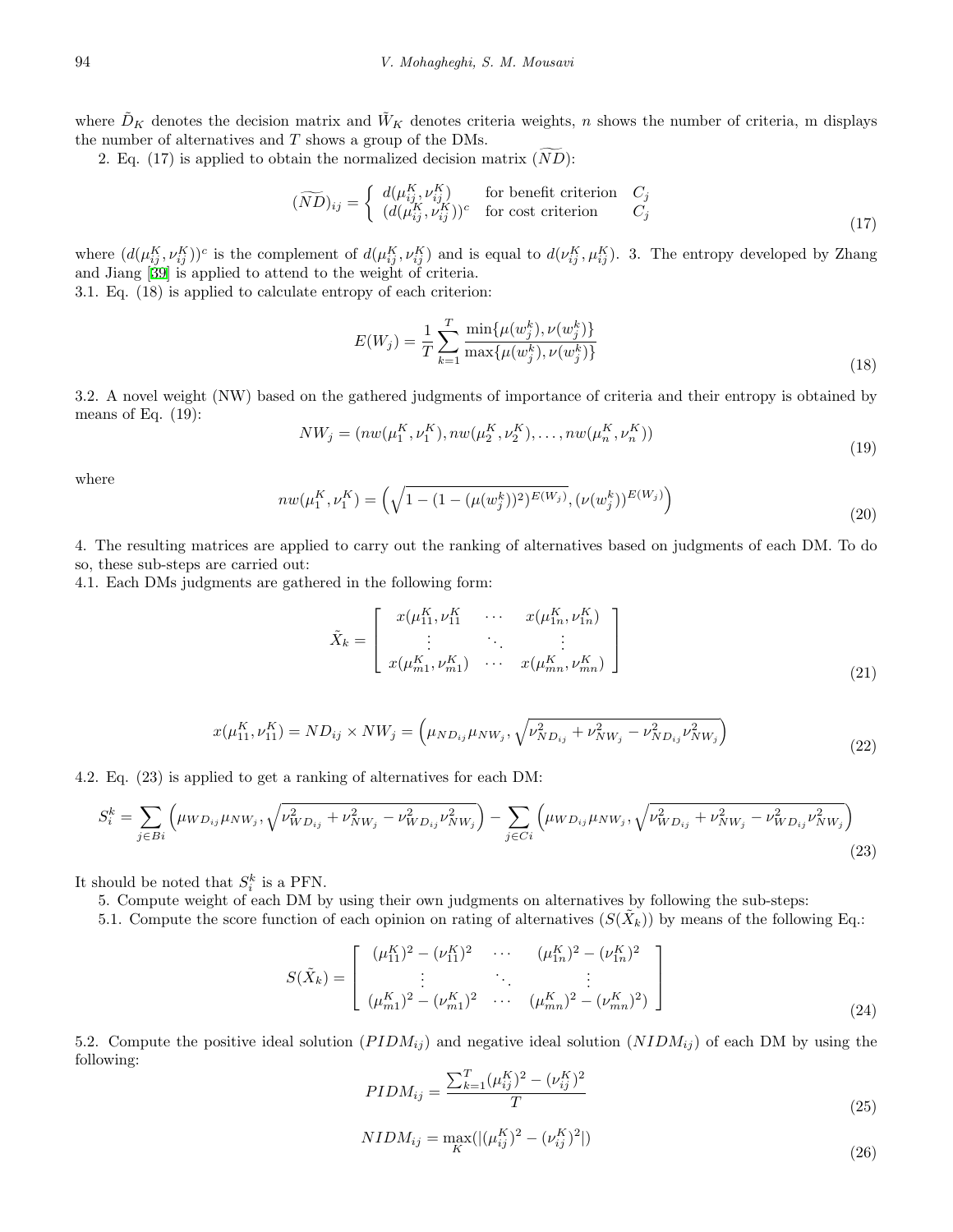5.3. Compute the distance of each opinion from the positive  $(DPIDM^k_{ij})$  and the negative  $(DNIDM_{ij})$  ideal solutions to get the following matrices:

$$
DPIDM_{ij}^{k} = \begin{bmatrix} ((\mu_{11}^{K})^{2} - (\nu_{11}^{K})^{2}) - \frac{\sum_{k=1}^{T} (\mu_{11}^{K})^{2} - (\nu_{11}^{K})^{2}}{T} & \cdots & ((\mu_{1n}^{K})^{2} - (\nu_{1n}^{K})^{2}) - \frac{\sum_{k=1}^{T} (\mu_{1n}^{K})^{2} - (\nu_{1n}^{K})^{2}}{T} \\ \vdots & \ddots & \vdots \\ ((\mu_{m1}^{K})^{2} - (\nu_{m1}^{K})^{2}) - \frac{\sum_{k=1}^{T} (\mu_{m1}^{K})^{2} - (\nu_{m1}^{K})}{T} & \cdots & ((\mu_{mn}^{K})^{2} - (\nu_{mn}^{K})^{2}) - \frac{\sum_{k=1}^{T} (\mu_{mn}^{K})^{2} - (\nu_{mn}^{K})^{2}}{T} \end{bmatrix}
$$
\n
$$
(27)
$$

$$
DPIDM_{ij}^{k} = \begin{bmatrix} ((\mu_{11}^{K})^{2} - (\nu_{11}^{K})^{2}) - \max_{K}((\mu_{11}^{K})^{2} - (\nu_{11}^{K})^{2}]) & \cdots & ((\mu_{1n}^{K})^{2} - (\nu_{1n}^{K})^{2}) - \max_{K}((\mu_{1n}^{K})^{2} - (\nu_{1n}^{K})^{2}]) \\ \vdots & \ddots & \vdots \\ ((\mu_{m1}^{K})^{2} - (\nu_{m1}^{K})^{2}) - \max_{K}((\mu_{m1}^{K})^{2} - (\nu_{m1}^{K})^{2}]) & \cdots & ((\mu_{mn}^{K})^{2} - (\nu_{mn}^{K})^{2}) - \max_{K}((\mu_{mn}^{K})^{2} - (\nu_{mn}^{K})^{2}])) \end{bmatrix}
$$
\n(28)

5.4. Compute the overall positive ideal (*OP ISk*) and negative ideal score (*ONISk*) of each DM by using the following Eq.:

$$
OPIS^{k} = \sum_{i=1}^{n} \sum_{j=1}^{m} \left| ((\mu_{ij}^{K})^{2} - (\nu_{ij}^{K})^{2}) - \frac{\sum_{k=1}^{T} (\mu_{ij}^{K})^{2} - (\nu_{ij}^{K})^{2}}{T} \right|
$$
\n(29)

$$
ONIS^{k} = \sum_{i=1}^{n} \sum_{j=1}^{m} \left| ((\mu_{ij}^{K})^{2} - (v_{ij}^{K})^{2}) - \max_{K} (\left| (\mu_{ij}^{K})^{2} - (\nu_{ij}^{K})^{2} \right|) \right|
$$
(30)

5.5. Solve the following mathematical model to get the weight of each DM  $(WDM<sup>k</sup>)$ :

$$
Z_{1} = \min \varepsilon \bigg( \sum_{k=1}^{T} \bigg( \sum_{i=1}^{n} \sum_{j=1}^{m} \bigg| ((\mu_{ij}^{K})^{2} - (\nu_{ij}^{K})^{2}) - \frac{\sum_{k=1}^{T} (\mu_{ij}^{K})^{2} - (\nu_{ij}^{K})^{2}}{T} \bigg| \bigg) (WDM^{k}) \bigg)
$$
  
+ 
$$
(1 - \varepsilon) \bigg( - \sum_{k=1}^{T} \bigg( \sum_{i=1}^{n} \sum_{j=1}^{m} \bigg| ((\mu_{ij}^{K})^{2} - (\nu_{ij}^{K})^{2}) - \max_{K} (|(\mu_{ij}^{K})^{2} - (\nu_{ij}^{K})^{2}|) \bigg| \bigg) (WDM^{k}) \bigg)
$$
(31)

subject to

$$
\sum_{k=1}^{T} WDM^k = 1\tag{32}
$$

$$
WDM^k \in S, \quad \forall k \in T
$$
\n
$$
(33)
$$

$$
0 \le \varepsilon \le 1 \tag{34}
$$

The objective function (Eq. (31)) aims at setting the values of weights in a way that the most important DM would be the one with the least distance from positive ideal opinions and the most distance from ideal negative opinions. Eq. (32) sets the sum of all weights to 1. Eq. (33) ensures that the resulting weights are in the acceptable limitations (*S*). Finally, Eq. (34) addresses *ε* which expresses the preferences of DMs in dealing with positive or negative ideal solutions.

6. Aggregate the rankings of DMs by using the following introduced aggregation step based on the concept of WASPAS:

$$
R_{i} = \left(\varphi \left(\sum_{k=1}^{T} \left(\sum_{j} j \in Bi\right) (\mu_{W D_{ij}} \mu_{N W_{j}}, \sqrt{\nu_{W D_{ij}}^{2} + \nu_{N W_{j}}^{2} - \nu_{W D_{ij}}^{2} \nu_{N W_{j}}^{2}}\right) - \sum_{j \in Ci} \left(\mu_{W D_{ij}} \mu_{N W_{j}}, \sqrt{\nu_{W D_{ij}}^{2} + \nu_{N W_{j}}^{2} - \nu_{W D_{ij}}^{2} \nu_{N W_{j}}^{2}}\right) W D_{k}\right)\right) + (1 - \varepsilon) \Pi_{k=1}^{T} \left(\sum_{j \in Bi} \left(\mu_{W D_{ij}} \mu_{N W_{j}}, \sqrt{\nu_{W D_{ij}}^{2} + \nu_{N W_{j}}^{2} - \nu_{W D_{ij}}^{2} \nu_{N W_{j}}^{2}}\right) - \sum_{j \in Ci} \left(\mu_{W D_{ij}} \mu_{N W_{j}}, \sqrt{\nu_{W D_{ij}}^{2} + \nu_{N W_{j}}^{2} - \nu_{W D_{ij}}^{2} \nu_{N W_{j}}^{2}}\right)\right)^{W D_{k}}\right)
$$
(35)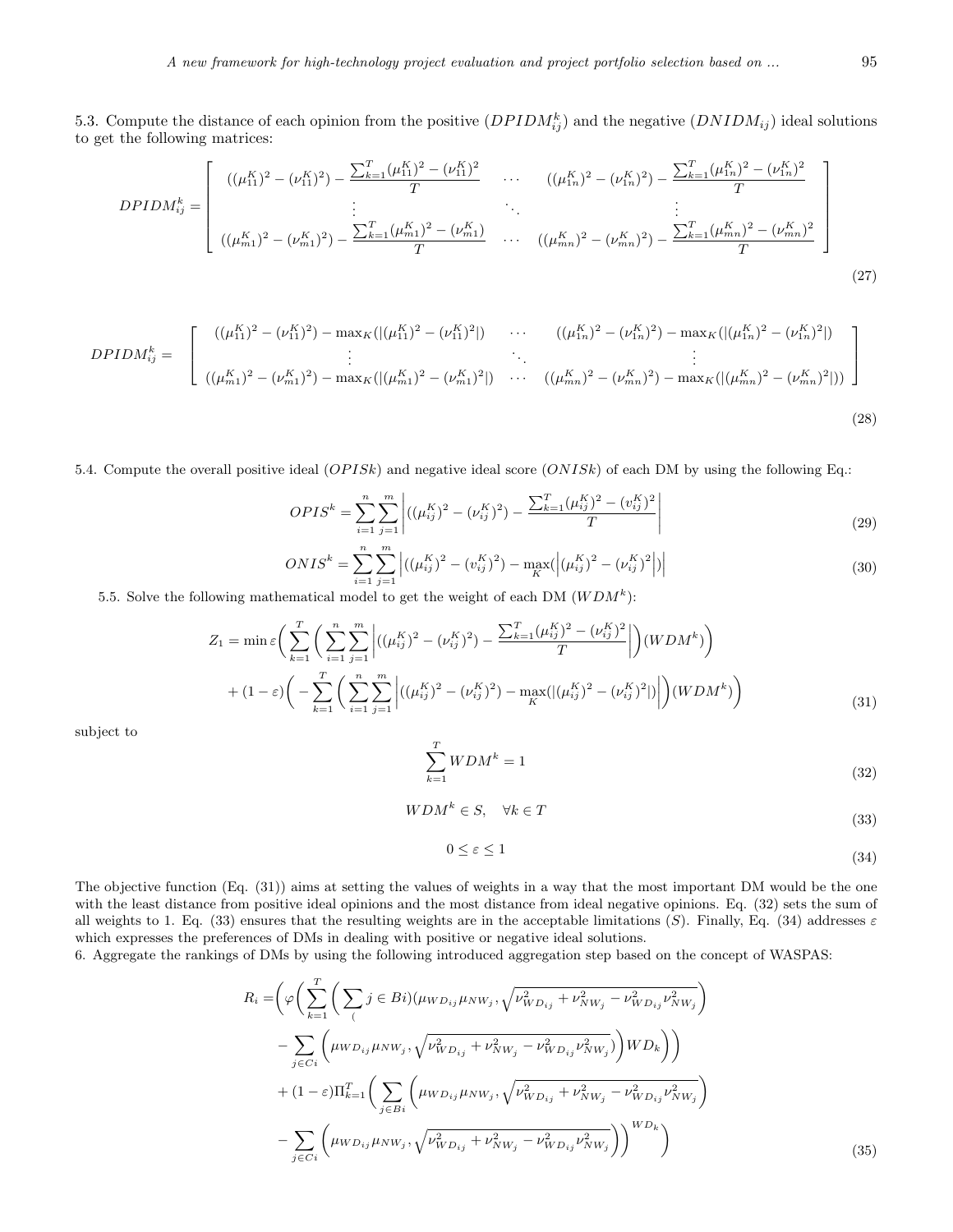7. In order to make Pythagorean fuzzy values comparable, the following PFS ranking process is introduced:

7.1. Define the ideal solution as  $R_{i_{\text{max}}}$  and negative ideal solution as  $R_{i_{\text{min}}}$  by using the concept of score function.

7.2. Compute the distance based degree of similarity of each value of  $R_i$  and the positive ideal solution  $(d\bar{b}ds_i^+)$  by using Eq. (36):

$$
dbds_i^+(R_i, R_{i, \max}) = \frac{1}{2} \left( \left| (\mu_{R_i})^2 - (\mu_{R_{i, \max}})^2 \right| + \left| (\nu_{R_i})^2 - (\nu_{\mu_{R_{i, \max}}})^2 \right| + \left| (\pi_{R_i})^2 - (\pi_{\mu_{R_{i, \max}}})^2 \right| \right)
$$
(36)

7.3. Compute the distance based degree of similarity of each value of *R<sup>i</sup>* and the negative ideal solution (*dbds<sup>−</sup> i* ) by using Eq. (37):

$$
dbds_i^-(R_i, R_{i,\min}) = \frac{1}{2} \left( \left| (\mu_{R_i})^2 - (\mu_{R_{i,\min}})^2 \right| + \left| (R_i)^2 - (\nu_{\mu_{R_{i,\min}}})^2 \right| + \left| (\pi_{R_i})^2 - (\pi_{\mu_{R_{i,\min}}})^2 \right| \right)
$$
(37)

7.4. Determine the value of project score  $(PS_i)$  for each alternative by using the following:

$$
PS_i = \left(\frac{dbds_i^-}{dbds_i^- + dbds_i^+}\right), \quad i = 1, 2, \dots, m
$$
\n
$$
(38)
$$

7.5. Rank the values of  $PS<sub>i</sub>$  in decreasing order.

In this step, the DM is provided by an initial ranking of projects. Therefore, in this step by using threshold some projects could be omitted from the process. Moreover, this two-part approach makes it easier to see if any project requires further investigation or attention. The scores achieved in this part form the coefficients of the next step. It is worth noting that the number of projects passing through this part of the model is not the main issue, and the main issue is to find the projects that require further investigation and the projects that are so weak that it is better to avoid considering them in the portfolio optimization process. However, DMs can set thresholds to better address projects that can pass through this part. In the following, three thresholds for this part are introduced based on pessimistic, realistic and optimistic aspects. The values of 0.7, 0.5 and 0.3 are introduced for pessimistic, realistic and optimistic aspects, respectively. In other words, when taking a pessimistic view on the process, the projects with *P S<sup>i</sup>* less than 0.7 are omitted. In the realistic approach, the threshold is 0.5 and in the optimistic approach, threshold is 0.3 meaning that projects with even lower values (i.e., values greater than 0.3) can pass the first part. As a matter of fact, setting these thresholds depending on the way firms deal with risk can vary and each firm can tailor the values according to its own approach.

#### **3.2 Introduced mathematical model of project portfolio selection**

In this sub-section, a model is presented that is aiming at obtaining a portfolio of projects that suits all the existing criteria of the process in the best possible way. Notations used in this sub-section are described as follows:

*Ii*, investment in project *i*,

min*<sup>I</sup>* , minimum amount of acceptable investment,

max<sub>*I*</sub>, maximum amount of acceptable investment,

 $PS_i$ , score of project i obtained in section 3.2,

 $Hr_i$ , human resource requirement of project *i*, max<sub>*H*</sub> *R*, maximum level of available human resource,

 $\min_H R$ , minimum level of available human resource,

*disi*, disruption of project *i*,

*DR*max, maximum level of disruption resistance,

*K*, group of projects with mutual exclusiveness relationship,

*L*, group of projects that must be in the portfolio,

 $x_i$ , decision variable which is defined by:

$$
x_i = \begin{cases} 0 & \text{if project } i \text{ is rejected} \\ 1 & \text{if project } i \text{ is selected} \end{cases}
$$

$$
Z = \max \sum_{i=1}^{m} PS_i x_i \tag{39}
$$

Subject to:

$$
\min_{I} \le \sum_{i=1}^{n} I_i x_i \le \max_{I} \tag{40}
$$

$$
\min_{H} R \le \sum_{i=1}^{n} H R_i x_i \le \max_{H} R \tag{41}
$$

$$
\sum_{st \in short-term} I_s t x_i \leq \frac{\alpha}{\mu} \sum_{i=1}^N I_i x_i \tag{42}
$$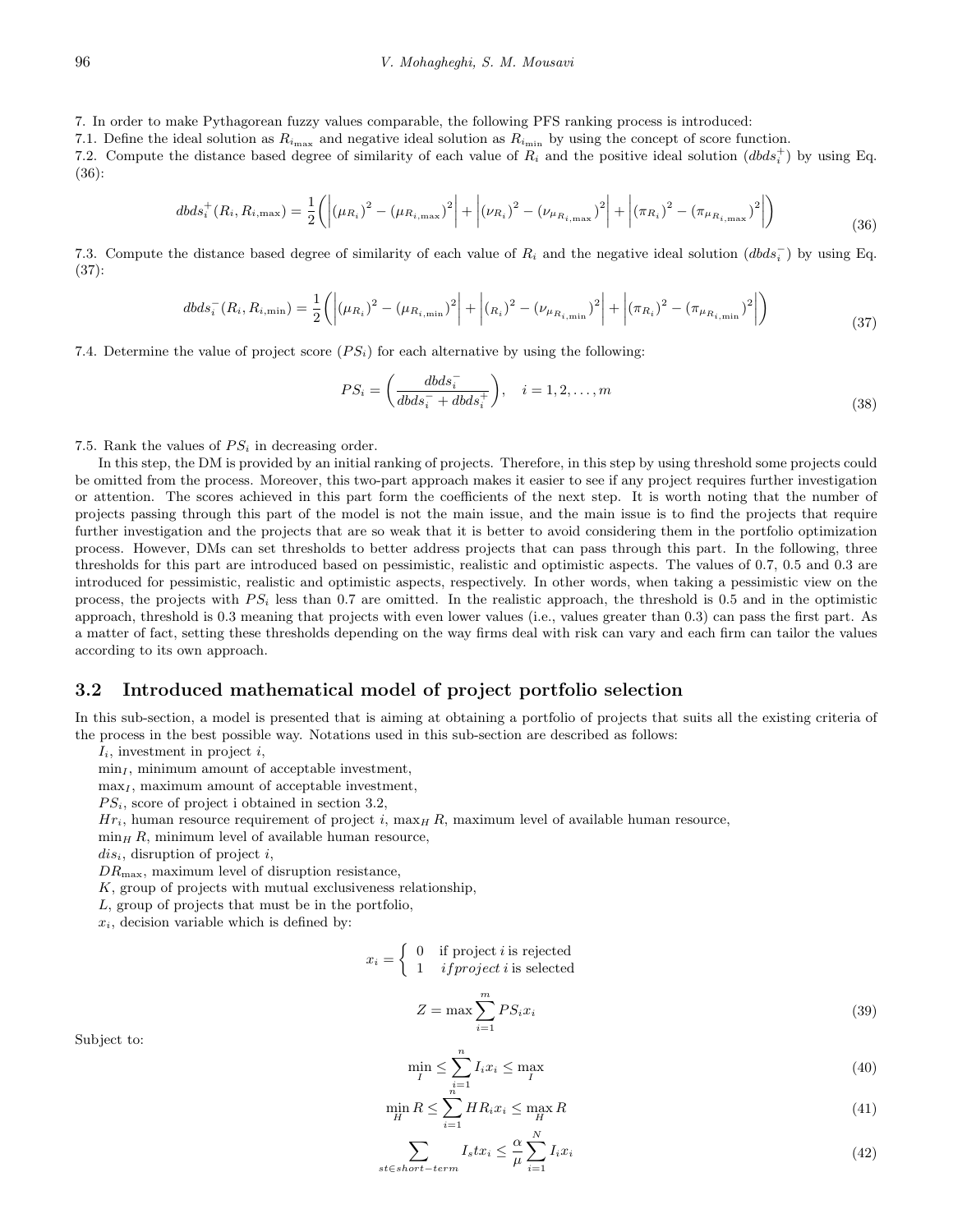*A new framework for high-technology project evaluation and project portfolio selection based on ...* 97

$$
\sum_{mt \in mid-term} I_m t x_i \leq \frac{\beta}{\mu} \sum_{i=1}^{N} I_i x_i \tag{43}
$$

$$
\sum_{lt \in long-term} I_l t x_i \leq \frac{\gamma}{\mu} \sum_{i=1}^{N} I_i x_i
$$
\n(44)

$$
\sum_{i=1}^{n} |(\mu_{dis_i})^2 - (\nu_{dis_i})^2 | x_i \le |(\mu_{DR_{\text{max}}})^2 - (\nu_{DR_{\text{max}}})^2|
$$
\n(45)

$$
\alpha + \beta + \gamma = \mu \tag{46}
$$

$$
x_i \neq x_i^{"} \quad \text{for } i = 1, 2, \dots, n; \quad (i, i'') \in K
$$
\n
$$
(47)
$$

$$
x_i = 1 \text{ for } i = 1, 2, \dots, n; \forall i \in L
$$
\n
$$
(48)
$$

Eq. (40) keeps the amount of investment in the feasible region. Eq. (41) keeps the number of human resource of the entire selected portfolio in the practical area. Eqs. (42), (43) and (44) can be added to the model to provide it with more real-world application capability by helping the managers to plan their short, mid and long term time horizons. Eq. (45) considers the risk of disruptions and delays in a portfolio. In other words, this constraint makes sure that the total level of disruption that a portfolio could have would be limited to the maximum amount of disruption resiliency that a portfolio can handle. Since the disruption level of projects and the maximum level of disruption that a portfolio can handle are mostly based on opinions of experts, PFSs are used and the concept of score function is applied to address them.  $((\mu_{dis_i})^2 - (\nu_{dis_i})^2)$  presents score function of the disruption of project *i* and  $((\mu_{DR_{\text{max}}})^2 - (\nu_{DR_{\text{max}}})^2)$  shows the score function of the maximum disruption resistance that a portfolio has. Eq. (47) indicates the mutual exclusiveness relationship of projects. Therefore, it allows only one of the projects to be in the final portfolio. Eq. (48) addresses inclusion of a certain project in the portfolio.

## **4 Case study in a mining and industrial company**

In order to present the applicability of the introduced approach, in this section the approach is applied to find the best project among a number of high-tech projects in mining sector of an Iranian mining and industrial firm. It should be noted that Iran is one of the 10 top countries in the field of mineral reserves. The goals of the studied firm in mining section include exploring and extracting minerals, creating the minerals construction units, providing primary materials of the domestic industrial units, exporting mineral raw and surplus productive materials and presenting consultation services on mining activities, based on modern technology in the country by focusing on scientific ability of the elites and specialists of the mine major with the goal of becoming one of the best mining industry investor companies in the country. What has improved the intensity of this case study is the situation of mining industries in recent years. mining industries are facing with decreasing cash flow, rise of financing costs, decrease in commodities prices and other similar trends. This has put mining industries in a weak financial position and has made them more careful when making investment decisions. The studied firm is faced with four different high-tech proposed projects. These projects are related to exploring, extracting and creating the mineral construction units of Gilsonite, rare earth extractions and Phosphate rock. It should be noted that due to the policies of the firm the information of candidate projects is confidential. Due to confidentiality of the information, it was not possible to present proposed projects in details.

The main motivation for applying fuzzy sets in this case study is the fact that the candidate projects are in new areas and the company lacks historical data of similar projects. On the other hand, given the competitive environment of business, other similar firms did not provide the company with the required data with reasonable prices. Therefore, the firm realized that the most efficient way is to use the expertise of highly experienced experts. Given the fact that opinions and judgments were being used in the process, fuzzy sets were applied as the proper tools to handle the problem.

#### **4.1 First part of the proposed model**

After reviewing various factors in high-tech project selection and consulting with the main DMs of the firm, a set of criteria was chosen to evaluate the proposed projects. The evaluation criteria are as follows: Total cost of investment (*C*1) which presents the cost of proposed projects; the availability of international cooperation (*C*2) which is an important factor due to requirement of foreign technology in all of the projects; technical feasibility (*C*3) which shows the technical possibility of successful implementation of the project; ecological impacts  $(C_4)$  which measures the reduction in ecological damages that can be achieved by using new and high-technology. Personnel factor  $(C_5)$  which shows the availability of skillful personnel at reasonable costs. Eventually, project risk factor (*C*6) which shows the risks, such as financial and technical risks, that can affect the project. It should be noted that *C*<sup>1</sup> and *C*<sup>6</sup> are cost criteria and the rest are benefit criteria. The proposed high-tech projects are denoted as *A*1*, A*2*, A*<sup>3</sup> and *A*4. A group consisting of 3 experts (*E*1, *E*<sup>2</sup> and *E*3) were asked to express their opinions. They were asked to provide a degree of agreement  $(\mu)$  and a degree of disagreement  $(v)$  while rating each project versus evaluation criteria and when expressing the importance of each criterion. They also had to consider that  $0 \leq (\mu)^2 + (v)^2 \leq 1$ . Tables 1 and 2 present the rating of each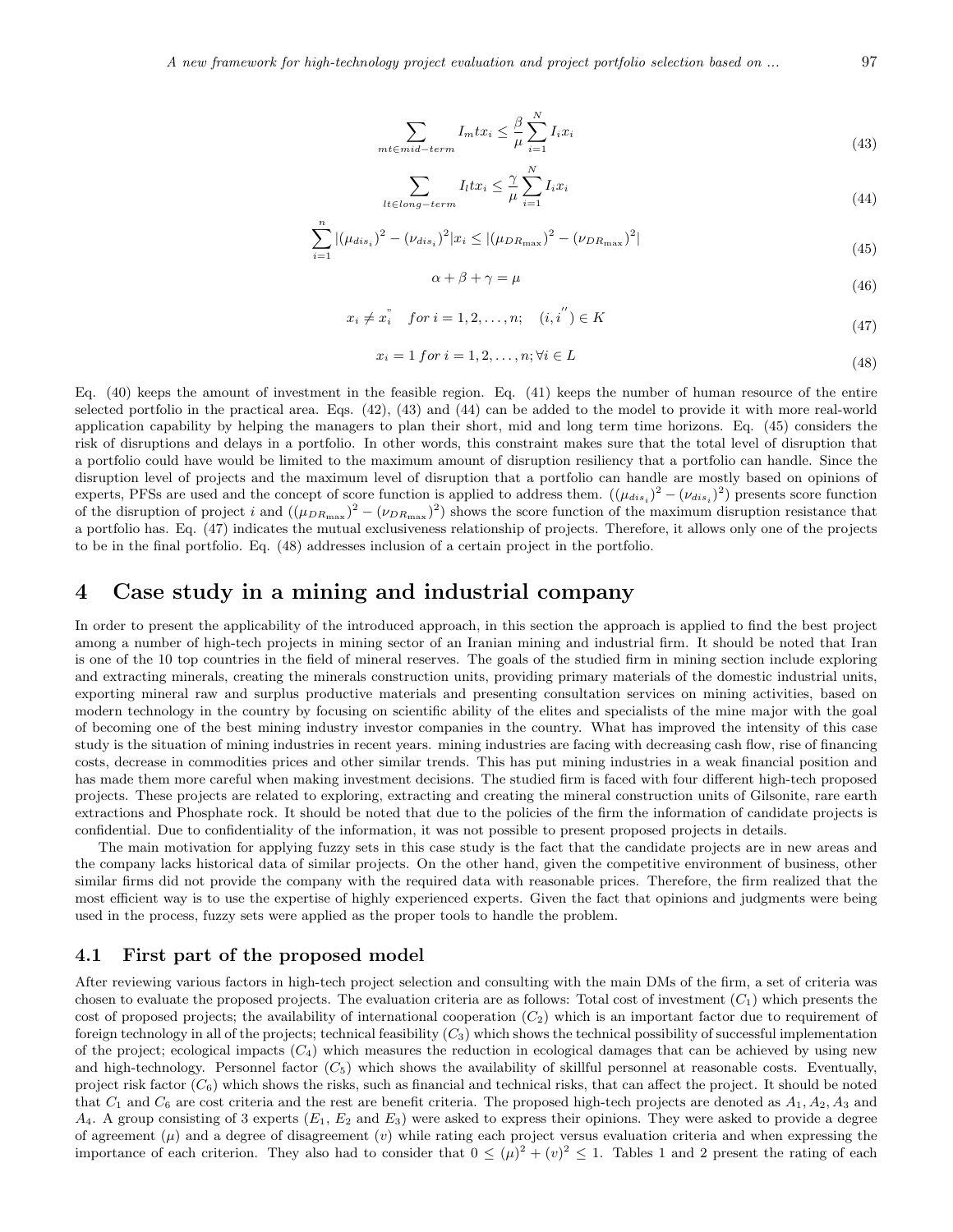| Alternatives | Experts          | $\overline{C_1}$        | $\overline{C_2}$        | $\overline{C}_3$        |
|--------------|------------------|-------------------------|-------------------------|-------------------------|
| $A_1$        | $E_1$            | (0.5, 0.5)              | (0.5, 0.2)              | (0.7, 0.4)              |
|              | $\overline{E_2}$ | (0.6, 0.3)              | (0.7, 0.5)              | (0.7, 0.5)              |
|              | $E_3$            | (0.7, 0.4)              | (0.6, 0.5)              | (0.6, 0.5)              |
| $A_2$        | $E_1$            | (0.5, 0.7)              | (0.8, 0.3)              | $\overline{(0.9, 0.3)}$ |
|              | $\overline{E_2}$ | $\overline{(0.4,0.8)}$  | $\overline{(0.8, 0.5)}$ | $\overline{(0.8,0.6)}$  |
|              | $E_3$            | $\overline{(0.3, 0.7)}$ | (0.7, 0.6)              | (0.7, 0.5)              |
| $A_3$        | $E_1$            | (0.3, 0.8)              | (0.55, 0.45)            | (0.5, 0.5)              |
|              | E <sub>2</sub>   | (0.5, 0.75)             | (0.5, 0.6)              | (0.5, 0.7)              |
|              | $E_3$            | (0.4, 0.7)              | (0.6, 0.8)              | $\overline{(0.6,0.5)}$  |
| $A_4$        | $E_1$            | (0.7, 0.6)              | (0.7, 0.3)              | (0.9, 0.2)              |
|              | $E_2$            | (0.5, 0.5)              | (0.9, 0.2)              | (0.92, 0.22)            |
|              | $E_3$            | (0.5, 0.6)              | (0.8, 0.4)              | (0.85, 0.35)            |
|              |                  |                         |                         |                         |
| Alternatives | Experts          | $C_{4}$                 | $\overline{C_5}$        | $C_6$                   |
| $A_1$        | $E_1$            | (0.7, 0.3)              | (0.3, 0.7)              | (0.3, 0.7)              |
|              | $E_2$            | (0.5, 0.6)              | $(0.\overline{6,0.3})$  | (0.4, 0.8)              |
|              | $\overline{E_3}$ | (0.7, 0.6)              | (0.8, 0.4)              | $(0.\overline{5,0.7})$  |
| $A_2$        | $E_1$            | (0.7, 0.3)              | (0.8, 0.4)              | $\overline{(0.9,0.3)}$  |
|              | E <sub>2</sub>   | (0.6, 0.3)              | $\overline{(0.9,0.2)}$  | $\overline{(0.9,0.2)}$  |
|              | $E_3$            | (0.8, 0.3)              | (0.85, 0.42)            | $\overline{(0.8, 0.2)}$ |
| $A_3$        | $\overline{E_1}$ | (0.6, 0.7)              | (0.5, 0.7)              | (0.3, 0.8)              |
|              | E <sub>2</sub>   | (0.45, 0.65)            | (0.5, 0.6)              | (0.4, 0.8)              |
|              | $E_3$            | $\overline{(0.5, 0.5)}$ | (0.5, 0.5)              | $\overline{(0.5, 0.5)}$ |
| $A_4$        | $E_1$            | (0.85, 0.35)            | (0.9, 0.3)              | $\overline{(0.5,0.5)}$  |
|              | $E_2$            | $\overline{(0.7,0.3)}$  | (0.8, 0.35)             | $\overline{(0.7, 0.5)}$ |

Table 1: The rating of projects versus criteria

Table 2: Importance of each criterion

| Express |                        | $\cup_2$                | U3         | U4          |            | U6         |
|---------|------------------------|-------------------------|------------|-------------|------------|------------|
| $E_1$   | (0.8,0.2)              | (0.8, 0.4)              | (0.7, 0.4) | (0.65,0.55) | (0.8,0.5)  | (0.8, 0.4) |
| $E_{2}$ | (0.8, 0.4)             | (0.9, 0.2)              | (0.8, 0.4) | (0.8, 0.5)  | (0.5, 0.4) | (0.8, 0.3) |
| $E_3$   | $\left(0.9,0.2\right)$ | $\left(0.9, 0.4\right)$ | (0.6, 0.5) | (0.6,0.5)   | (0.7, 0.3) | (0.9, 0.4) |

project versus evaluation criteria and the importance of each criterion, respectively. To obtain the score of each one of the projects, the followings were done:

1. Tables 1 and 2 are used to form the decision matrices.

2. The normalization step is carried out by using Eq. (15). The normalized values are presented in Table 3. 3. To attend to criteria weights, this process is accomplished:

3.1. Eq. (17) is used to compute the entropy of each criterion. The results are presented in Table 4.

3.2. In order to compute the values of NW, Eqs. (18) and (19) are applied. NW is the weight of criteria that is affected by the entropy of importance of each criterion. Table 5 presents the results.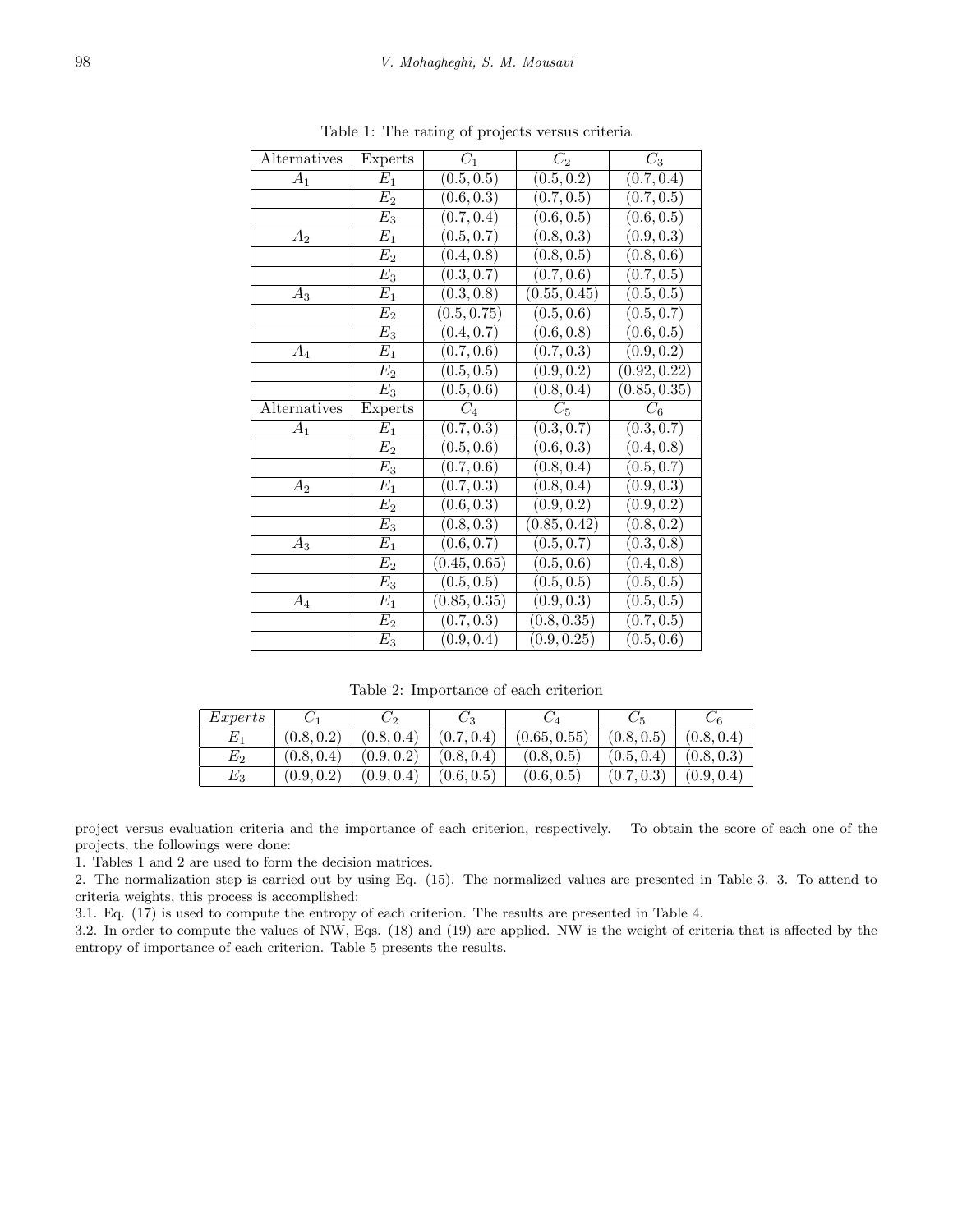| Alternatives | Experts          | $C_1$                   | $\overline{C_2}$                       | $C_3$                                              |
|--------------|------------------|-------------------------|----------------------------------------|----------------------------------------------------|
| $A_1$        | $E_1$            | (0.5, 0.5)              | (0.5, 0.2)                             | (0.7, 0.4)                                         |
|              | E <sub>2</sub>   | $\overline{(0.3, 0.6)}$ | (0.7, 0.5)                             | (0.7, 0.5)                                         |
|              | $E_3$            | (0.4, 0.7)              | (0.6, 0.5)                             | (0.6, 0.5)                                         |
| $A_2$        | $\mathcal{E}_1$  | (0.7, 0.5)              | (0.8, 0.3)                             | (0.9, 0.3)                                         |
|              | E <sub>2</sub>   | (0.8, 0.4)              | (0.8, 0.5)                             | (0.8, 0.6)                                         |
|              | $E_3$            | (0.7, 0.3)              | (0.7, 0.6)                             | $\overline{(0.7,0.5)}$                             |
| $A_3$        | $E_1$            | (0.8, 0.3)              | (0.55, 0.45)                           | (0.5, 0.5)                                         |
|              | E <sub>2</sub>   | (0.75, 0.5)             | (0.5, 0.6)                             | (0.5, 0.7)                                         |
|              | $E_3$            | (0.7, 0.4)              | (0.6, 0.8)                             | (0.6, 0.5)                                         |
| $A_4$        | $E_1$            | (0.6, 0.7)              | (0.7, 0.3)                             | (0.9, 0.2)                                         |
|              | E <sub>2</sub>   | (0.5, 0.5)              | (0.9, 0.2)                             | (0.92, 0.22)                                       |
|              | $E_3$            | (0.6, 0.5)              | (0.8, 0.4)                             | (0.85, 0.35)                                       |
| Alternatives | Experts          | $C_4$                   | $\overline{C_5}$                       | $C_{6}$                                            |
|              |                  |                         |                                        |                                                    |
| $A_1$        | $E_1$            | (0.7, 0.3)              | (0.3, 0.7)                             | (0.7, 0.3)                                         |
|              | E <sub>2</sub>   | (0.5, 0.6)              | (0.6, 0.3)                             | (0.8, 0.4)                                         |
|              | $E_3$            | (0.7, 0.6)              | (0.8, 0.4)                             | (0.7, 0.5)                                         |
| $A_2$        | $E_1$            | (0.7, 0.3)              | (0.8, 0.4)                             | (0.3, 0.9)                                         |
|              | E <sub>2</sub>   | (0.6, 0.3)              | (0.9, 0.2)                             | (0.2, 0.9)                                         |
|              | $E_3$            | (0.8, 0.3)              | (0.85, 0.42)                           | (0.2, 0.8)                                         |
| $A_3$        | $E_1$            | (0.6, 0.7)              | (0.5, 0.7)                             | (0.8, 0.3)                                         |
|              | $\overline{E_2}$ | (0.45, 0.65)            | (0.5, 0.6)                             | (0.8, 0.4)                                         |
|              | $E_3$            | (0.5, 0.5)              | (0.5, 0.5)                             | $\overline{(0.5,0.5)}$                             |
| $A_4$        | $E_1$            | (0.85, 0.35)            | (0.9, 0.3)                             | (0.5, 0.5)                                         |
|              | $E_2$<br>$E_3$   | (0.7, 0.3)              | (0.8, 0.35)<br>$\overline{(0.9,0.25)}$ | $\overline{(0.5, 0.7)}$<br>$\overline{(0.6, 0.5)}$ |

Table 3: Normalized values

Table 4: Entropy of criteria

| $\mid$ Criteria $\mid$ $C_1 \mid$              |  | $C_2$   $C_3$   $C_4$   $C_5$ |  |
|------------------------------------------------|--|-------------------------------|--|
| Entropy   0.1   0.12   0.2   0.25   0.2   0.14 |  |                               |  |

| Experts | $C_1$        | $C_2$        | $C_3$        |
|---------|--------------|--------------|--------------|
| $E_1$   | (0.32, 0.84) | (0.35, 0.88) | (0.36, 0.82) |
| $E_2$   | (0.32, 0.9)  | (0.43, 0.81) | (0.43, 0.82) |
| $E_3$   | (0.4, 0.84)  | (0.43, 0.88) | (0.29, 0.86) |
| Experts | $C_4$        | $C_{5}$      | $C_6$        |
| $E_1$   | (0.35, 0.86) | (0.42, 0.87) | (0.37, 0.87) |
| $E_2$   | (0.47, 0.83) | (0.23, 0.83) | (0.37, 0.83) |
| $E_3$   | (0.35, 0.83) | (0.35, 0.78) | (0.46, 0.87) |

Table 5: The values of NW

4. In order to evaluate the proposed high-tech projects, the following is carried out:

4.1. By employing Eqs. (20) and (21) the decision matrix of each DM is formed. Table 6 presents the corresponding values.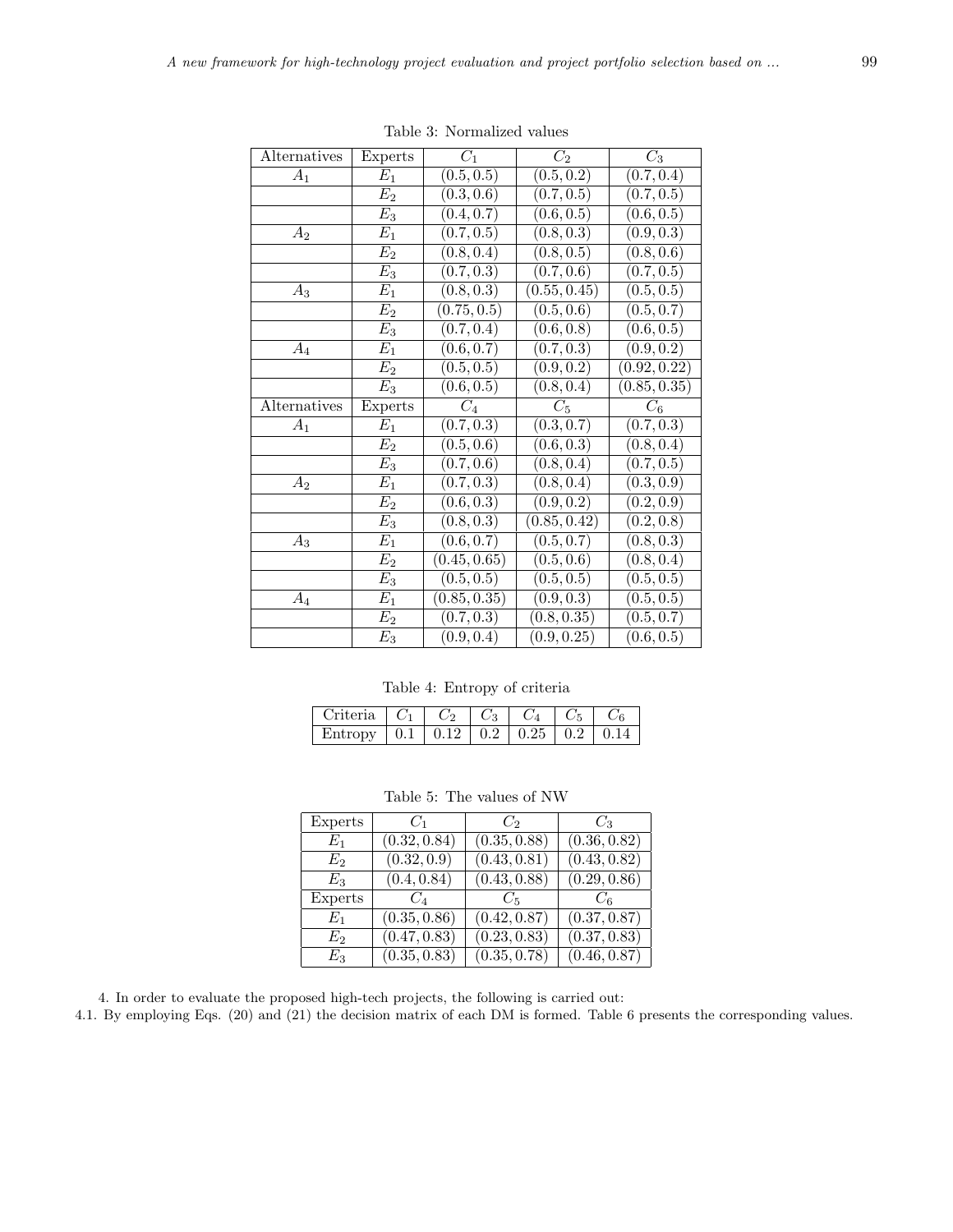| Alternatives | Experts        | $C_1$                     | $C_2$                    | $\overline{C}_3$          |
|--------------|----------------|---------------------------|--------------------------|---------------------------|
| $A_1$        | $E_1$          | (0.16, 0.88)              | (0.17, 0.89)             | $\overline{(0.25,0.85)}$  |
|              | $E_2$          | (0.09, 0.94)              | (0.3, 0.86)              | (0.3, 0.87)               |
|              | $E_3$          | (0.16, 0.92)              | (0.26, 0.91)             | (0.17, 0.9)               |
| $A_2$        | $E_1$          | $\overline{(0.22, 0.88)}$ | (0.28, 0.89)             | (0.32, 0.84)              |
|              | E <sub>2</sub> | (0.25, 0.92)              | (0.35, 0.86)             | $\overline{(0.34, 0.89)}$ |
|              | $E_3$          | (0.28, 0.85)              | (0.3, 0.93)              | (0.2, 0.9)                |
| $A_3$        | $E_1$          | (0.25, 0.85)              | (0.19, 0.91)             | (0.18, 0.87)              |
|              | $E_2$          | (0.24, 0.93)              | (0.21, 0.88)             | (0.21, 0.91)              |
|              | $E_3$          | (0.28, 0.86)              | (0.26, 0.96)             | (0.17, 0.9)               |
| $A_4$        | $E_1$          | (0.19, 0.92)              | (0.24, 0.89)             | (0.32, 0.83)              |
|              | $E_2$          | (0.16, 0.93)              | $\sqrt{(0.39, 0.82)}$    | (0.4, 0.83)               |
|              | $E_3$          | (0.24, 0.88)              | $(0.\overline{35,0.9})$  | (0.25, 0.88)              |
|              |                |                           |                          |                           |
| Alternatives | Experts        | $C_4$                     | $\overline{C_5}$         | $C_6$                     |
| $A_1$        | $E_1$          | (0.25, 0.87)              | (0.12, 0.93)             | (0.26, 0.88)              |
|              | $E_2$          | (0.23, 0.9)               | (0.14, 0.84)             | (0.29, 0.86)              |
|              | $E_3$          | $\overline{(0.22, 0.9)}$  | (0.28, 0.82)             | $\overline{(0.32, 0.9)}$  |
| $A_2$        | $E_1$          | (0.25, 0.87)              | (0.34, 0.89)             | (0.11, 0.97)              |
|              | $E_2$          | (0.28, 0.85)              | (0.21, 0.83)             | (0.07, 0.97)              |
|              | $E_3$          | (0.26, 0.85)              | $\overline{(0.3,0.82)}$  | $\overline{(0.09, 0.95)}$ |
| $A_3$        | $E_1$          | (0.21, 0.93)              | (0.21, 0.93)             | $\overline{(0.29,0.88)}$  |
|              | E <sub>2</sub> | $\overline{(0.21, 0.9)}$  | (0.11, 0.89)             | (0.29, 0.86)              |
|              | $E_3$          | (0.16, 0.88)              | (0.17, 0.84)             | (0.23, 0.9)               |
| $A_4$        | $E_1$          | (0.3, 0.87)               | (0.38, 0.88)             | (0.18, 0.9)               |
|              | $E_2$          | $\overline{(0.33,0.85)}$  | $\overline{(0.18,0.85)}$ | (0.18, 0.92)              |

Table 6: The weighted decision matrix

4.2. The alternatives are evaluated for each DM by using Eq. (21). It should be reminded that the values denoting ranking score of each alternative are still PFNs and are not aggregated. The results are presented in Table 7. 5. Weight of each DM is

Table 7: The results of alternative evaluation for each decision maker

| Alternatives | Experts            | $S_i$                     |
|--------------|--------------------|---------------------------|
| $A_1$        | $E_1$              | (0.28, 0.23)              |
|              | $E_2$              | (0.39, 0.18)              |
|              | $E_3$              | (0.31, 0.18)              |
| $A_2$        | $E_1$              | (0.52, 0.19)              |
|              | E <sub>2</sub>     | (0.52, 0.20)              |
|              | $E_3$              | (0.44, 0.22)              |
| $A_3$        | $E_1$              | (0.06, 0.21)              |
|              | $E_{2}$            | (0.07, 0.19)              |
|              | $E_3$              | (0.15, 0.15)              |
| $A_{\it 4}$  | $E_1$              | (0.54, 0.24)              |
|              | $\scriptstyle E_2$ | (0.59, 0.22)              |
|              | $E_3$              | $\overline{(0.47, 0.23)}$ |

computed by using the following process.

5.1. The values of  $S(\tilde{X}_k)$  are computed.

5.2. The positive ideal solution (*P IDMij* ) and negative ideal solution (*NIDMij* ) for each DM are computed.

5.3. The distance of each opinion from the positive  $(DPIDM_i^k)$  and the negative  $(DNIDM_i)$  ideal solutions are calculated.

5.4. The overall positive ideal (OPISk) and negative ideal score (ONISk) of each DM are computed.

5.5. The mathematical model (31-34) is formed and computed. The acceptable limits of weights were considered between 0.25 and 0.48 which are based on the lowest and highest weights that the DMs have considered while expressing their opinions on importance of each other. Table 8 presents the results. In order to do a sensitivity analysis in this step, the values of  $\varepsilon$  are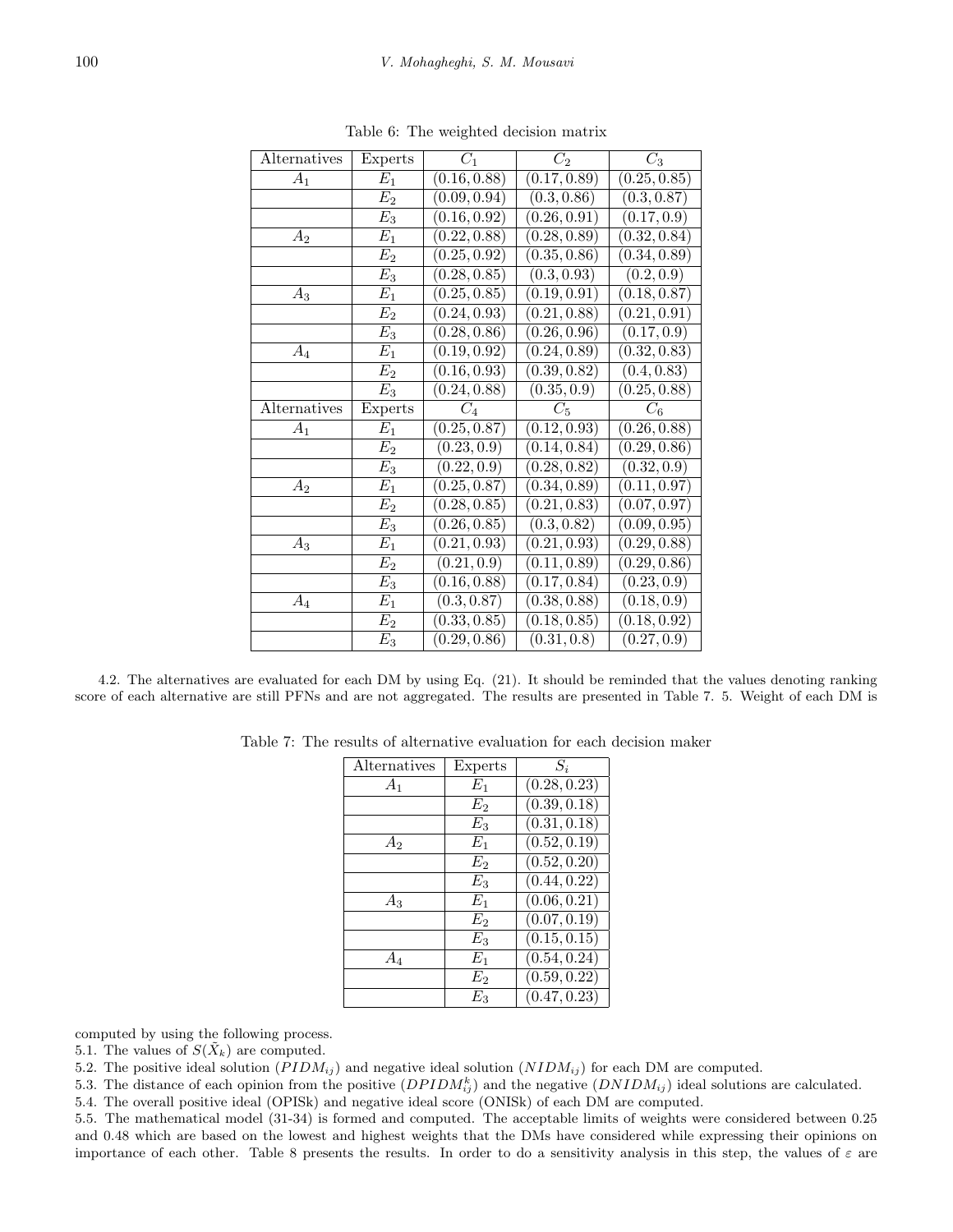changed, and the results are presented in Table 8.  $\varepsilon = 1$  indicates that only distance from positive ideal opinion is considered while  $\varepsilon = 0$  shows that only distance from negative ideal solution is addressed.  $\varepsilon = 0.5$  indicates that both distances are equally accounted in the process. The obtained values in the latter case are used in the rest of the process.

Table 8: Weight of each DM

| Experts | $\varepsilon=1$ | $\varepsilon = 0$ | $\varepsilon = 0.5$ |
|---------|-----------------|-------------------|---------------------|
| $E_1$   | 0.27            | 0.27              | 0.27                |
| E2      | 0.48            | 0.25              | 0.25                |
| $E_{3}$ | 0.25            | 0.48              | 0.48                |

6. In this step, the PFN values denting the score of each project are aggregated using the WASPAS method. Table 9 displays the results of aggregated project evaluation scores.

7. To make the resulting PFNs comparable, the following is carried out:

Table 9: Aggregated PFN results

| Alternatives |              | .          |              |              |
|--------------|--------------|------------|--------------|--------------|
|              | (0.32, 0.19) | (0.48, 37) | (0.11, 0.17) | (0.52, 0.23) |

7.1. Score function is used to define the ideal positive and negative solutions. The ideal positive solution is set as (0.52, 0.23) and the negative ideal solution is (0.11, 0.17).

7.2. The distance based degree of similarity between  $R_i$  and  $R_{i,\text{max}}$  is computed.

7.3. The distance based degree of similarity between  $R_i$  and  $R_{i,\text{min}}$  is computed.

7.4. The values of  $PS_i$  are computed by using Eq. (38).

7.5.  $PS_i$  is used to rank the projects. The alternative projects are ranked in increasing order of  $PS_i$ . The results of step 7 are presented in Table 10.

The results of the first part of the method are presented in Table 10. The table presents the values of  $dbds_i^+$ ,  $dbds_i^-$ ,  $PS_i$ and ranking. The results indicate that *A*<sup>3</sup> has the worst evaluation score and *A*<sup>4</sup> has the best score. As it can be observed the positive and negative ideal solutions are addressed in ranking and the projects are ranked according to them. Based on the first part, the projects are ranked as  $A_4 > A_2 > A_1 > A_3$ .

| Alternatives | Α1   | A <sub>2</sub> | $A_3$ | A4   |
|--------------|------|----------------|-------|------|
| $dbds_i^+$   | 0.09 | 0.03           | 0.14  |      |
| $dbds_i^-$   | 0.05 | 0.13           |       | 0.14 |
| $PS_i$       | 0.35 | 0.80           |       |      |
| Ranking      |      |                |       |      |

Table 10: The results of step 7

## **5 The second part of the proposed approach**

To find a portfolio of project after evaluating each project, the second part of the model is used. In this step, the values of *F R<sup>i</sup>* obtained from the last part are used to form the model. Table 11 presents the values of input parameters in the mathematical model. It should be noted that *HR<sup>i</sup>* in Table 10 presents the number of highly skilled people needed in the project and is not an indicator of all the people required in the project. Another issue that should be considered is the number of projects. Given the features of high-tech projects the firm was not able to consider a large number of projects in its selection process. To find the best portfolio of projects, the firm has considered several scenarios. In each scenario, the limits of available investment and human resource are different. Lingo 15.0 was used to find the optimum portfolio of projects. Table 12 presents the final results. In order to display the importance of addressing risk of disruption in the method, the optimization process is solved under various scenarios while considering risk of disruption. The disruptions of projects were also expressed using PFSs due to uncertainty of high-tech projects. The PFNs of  $(0.46, 0.68)$ ,  $(0.72, 0.41)$  and  $(0.87, 0.38)$  denote the disruption risk of projects  $A_1$ ,  $A_2$  and  $A_4$ , respectively. To better show the impacts of risk of disruption, various values are added to scenarios presented in Table 12. The results are depicted in Table 13.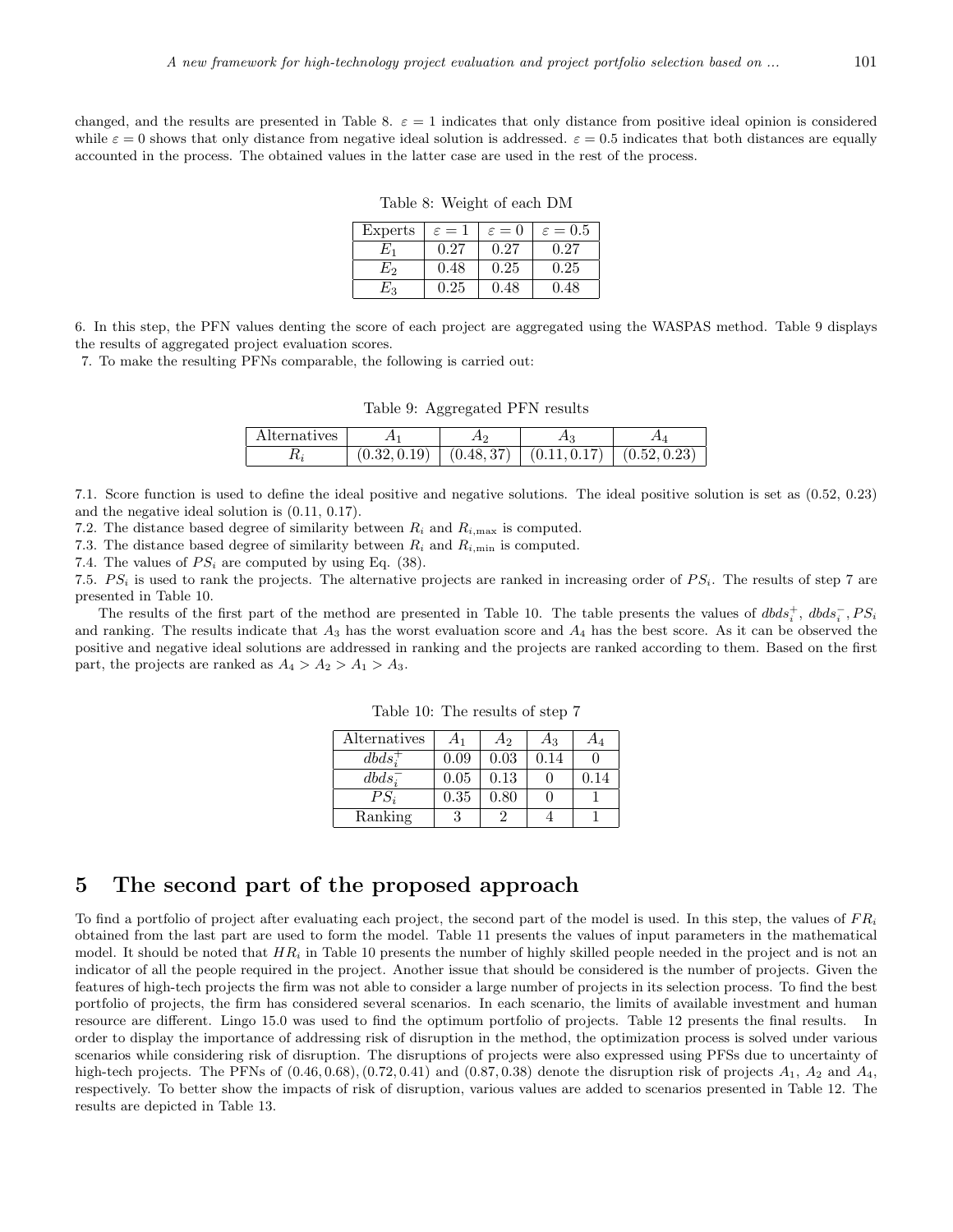| Projects           |      | Aэ |    |
|--------------------|------|----|----|
|                    | 0.35 |    |    |
| $I_i$ (million \$) |      |    |    |
| $HR_i$ (persons)   |      |    | Ζh |

Table 11: The features of proposed projects

Table 12: Results for different scenarios

| Projects   | $\min_I I_i$ | $\max_I I_i$                    | $\min_H R$ | $\max_{H} R$ |
|------------|--------------|---------------------------------|------------|--------------|
|            | (million \$) | $(\text{million }$ $\text{\$})$ | (persons)  | (persons)    |
| Scenario 1 | 5            |                                 | 10         | 20           |
| Scenario 2 | 8            | 14                              | 15         | 40           |
| Scenario 3 |              | 20                              | 15         | 50           |
| Scenario 4 | 5            | 22                              | 10         | 54           |
| Projects   | $A_1$        | $A_2$                           | $A_4$      | Objectives   |
| Scenario 1 |              |                                 |            | 0.8          |
| Scenario 2 |              |                                 |            | 1.15         |
| Scenario 3 |              |                                 |            | 1.8          |
| Scenario 4 |              |                                 |            | $1.8\,$      |

Table 13: Results for different scenarios under risk of disruption

| Projects   | $\min_I I_i$ | $\max_I I_i$   | $\min_H R$       | $\max_H R$ | $DR_{\text{max}}$ |
|------------|--------------|----------------|------------------|------------|-------------------|
|            | million \$)  | (million \$)   | (persons)        | (persons)  |                   |
| Scenario 1 | 5            |                | 10               | 20         | (0.78, 0.51)      |
| Scenario 2 | 8            | 14             | 15               | 40         | (0.25, 0.85)      |
| Scenario 3 | 8            | 20             | 15               | 50         | (0.91, 0.31)      |
| Scenario 4 | 5            | 22             | 10               | 54         | (0.98, 0.1)       |
| Projects   | $A_1$        | A <sub>2</sub> | $A_4$            | Objectives |                   |
| Scenario 1 |              |                | $\left( \right)$ | 0.35       |                   |
| Scenario 2 |              |                |                  | 1.15       |                   |
| Scenario 3 |              |                | $\mathbf{0}$     | 1.15       |                   |
| Scenario 4 |              |                |                  | 1.35       |                   |

#### **5.1 Comparative Analysis**

In order to carry out a comprehensive comparative analysis, first the method is compared with IF-based methods to show the advantages of this method in comparison with well-known IF-based methods. Then, the method is compared with the study of Zhang and Xu [[38](#page-17-4)] in order to present the advantages of this method with existing IFS-based studies. Then, in order to show the finer points of this paper in comparison with existing project selection and project portfolio optimization methods, a comparative analysis with them is carried out. In order to compare the method with existing IF-based methods, it is necessary to pay attention to the constraint of IFSs  $(0 \leq \mu_s(x) + \nu_s(x) \leq 1)$ . The initial evaluations presented in Table 1 are checked in Table 14. The bold values in this table present the ones that IFSs cannot handle. A glance at this table clearly shows that IFSs are not able to solve this problem. In other words, since IFSs have more limitations in expressing the degrees of membership and non-membership in comparison with PFSs, it is not always possible to apply IFSs to solve problems that can be solved with PFSs. However, it is obvious that IFS-based problems can be handled with PFS methods because PFSs cover wider ranges of uncertainty. Consequently, PFSs in comparison with IFSs are more flexible and powerful to address uncertainty. This shows that applying such sets in high-tech projects results in better expressing uncertainty.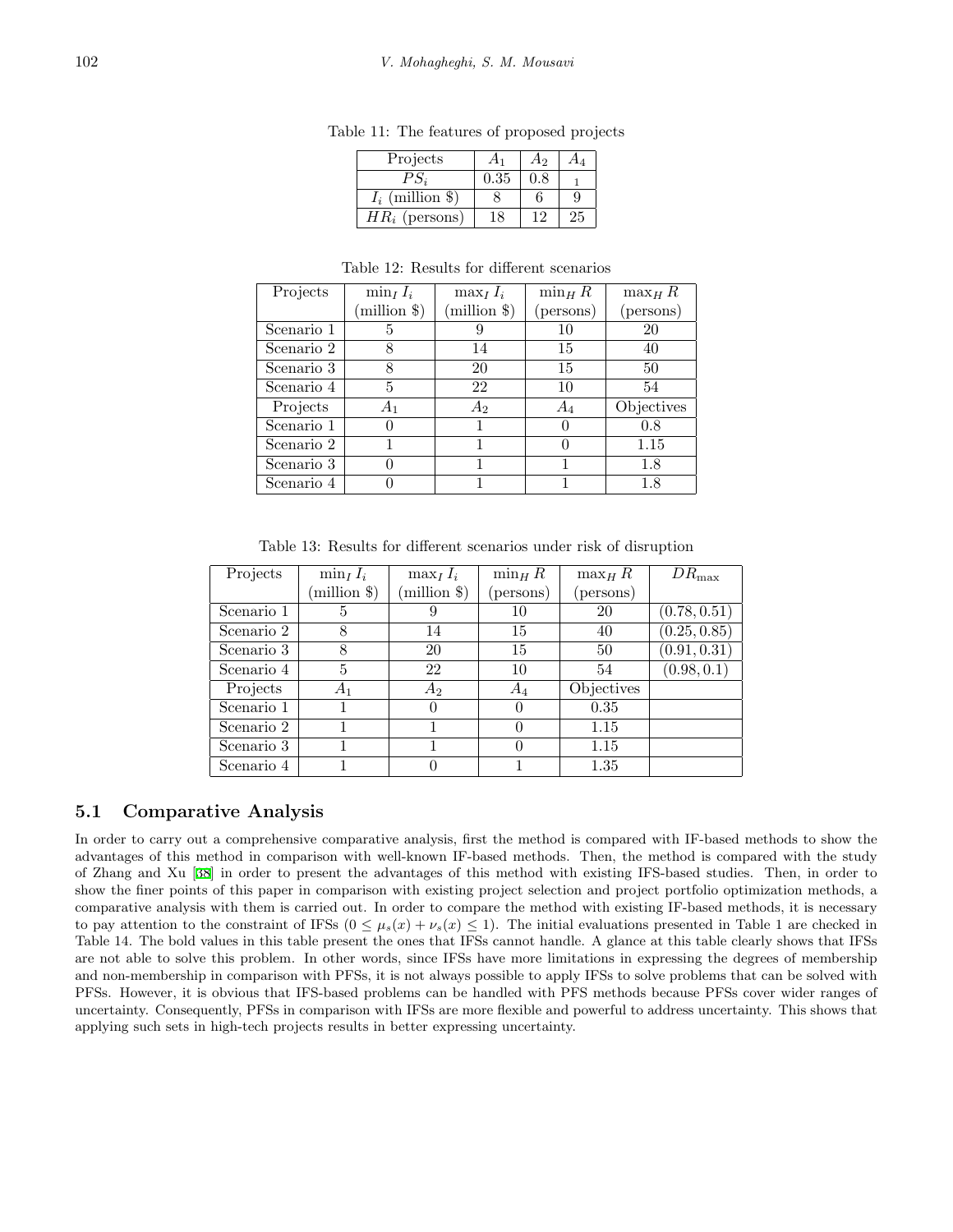| Alternatives   | Experts         | $C_1$               | $C_2$                | $C_3$                |
|----------------|-----------------|---------------------|----------------------|----------------------|
| A <sub>1</sub> | $E_1$           | $0.5 + 0.5 = 1$     | $0.5 + 0.2 = 0.7$    | $0.7 + 0.4 = 1.1$    |
|                | $E_2$           | $0.6 + 0.3 = 0.9$   | $0.7 + 0.5 = 1.2$    | $0.7 + 0.5 = 1.2$    |
|                | $E_3$           | $0.7 + 0.4 = 1.1$   | $0.6 + 0.5 = 1.1$    | $0.6 + 0.5 = 1.1$    |
| A <sub>2</sub> | $E_1$           | $0.5 + 0.7 = 1.2$   | $0.8 + 0.3 = 1.1$    | $0.9 + 0.3 = 1.2$    |
|                | $E_2$           | $0.4 + 0.8 = 1.2$   | $0.8 + 0.5 = 1.3$    | $0.8 + 0.6 = 1.4$    |
|                | $E_3$           | $0.3 + 0.7 = 1$     | $0.7 + 0.6 = 1.3$    | $0.7 + 0.5 = 1.2$    |
| A3             | $E_1$           | $0.3 + 0.8 = 1.1$   | $0.55 + 0.45 = 1$    | $0.5 + 0.5 = 1$      |
|                | E <sub>2</sub>  | $0.5 + 0.75 = 1.25$ | $0.5 + 0.6 = 1.1$    | $0.5 + 0.7 = 1.2$    |
|                | $E_3$           | $0.4 + 0.7 = 1.1$   | $0.6 + 0.8 = 1.4$    | $0.6 + 0.5 = 1.1$    |
| $A_4$          | $E_1$           | $0.7 + 0.6 = 1.3$   | $0.7 + 0.3 = 1$      | $0.9 + 0.2 = 1.1$    |
|                | E <sub>2</sub>  | $0.5 + 0.5 = 1$     | $0.9 + 0.2 = 1.1$    | $0.92 + 0.22 = 1.14$ |
|                | $E_3$           | $0.5 + 0.6 = 1.1$   | $0.8 + 0.4 = 1.2$    | $0.85 + 0.35 = 1.2$  |
| Alternatives   | Experts         | $C_4$               | $C_5$                | $C_6$                |
| A <sub>1</sub> | $E_1$           | $0.7 + 0.3 = 1$     | $0.3 + 0.7 = 1$      | $0.3 + 0.7 = 1$      |
|                | E <sub>2</sub>  | $0.5 + 0.6 = 1.1$   | $0.6 + 0.3 = 0.9$    | $0.4 + 0.8 = 1.2$    |
|                | $E_3$           | $0.7 + 0.6 = 1.3$   | $0.8 + 0.4 = 1.2$    | $0.5 + 0.7 = 1.2$    |
| A <sub>2</sub> | $E_1$           | $0.7 + 0.3 = 1$     | $0.8 + 0.4 = 1.2$    | $0.9 + 0.3 = 1.2$    |
|                | E <sub>2</sub>  | $0.6 + 0.3 = 0.9$   | $0.9 + 0.2 = 1.1$    | $0.9 + 0.2 = 1.1$    |
|                | $E_3$           | $0.8 + 0.3 = 1.1$   | $0.85 + 0.42 = 1.27$ | $0.8 + 0.2 = 1$      |
| A3             | $E_1$           | $0.6 + 0.7 = 1.3$   | $0.5 + 0.7 = 1.2$    | $0.3 + 0.8 = 1.1$    |
|                | E <sub>2</sub>  | $0.45 + 0.65 = 1.1$ | $0.5 + 0.6 = 1.1$    | $0.4 + 0.8 = 1.2$    |
|                | $E_3$           | $0.5 + 0.5 = 1$     | $0.5 + 0.5 = 1$      | $0.5 + 0.5 = 1$      |
| $A_4$          | $\mathcal{E}_1$ | $0.85 + 0.35 = 1.2$ | $0.9 + 0.3 = 1.2$    | $0.5 + 0.5 = 1$      |
|                | E <sub>2</sub>  | $0.7 + 0.3 = 1$     | $0.8 + 0.35 = 1.15$  | $0.7 + 0.5 = 1.2$    |
|                | $\mathrm{E}_3$  | $0.9 + 0.4 = 1.3$   | $0.9 + 0.25 = 1.15$  | $0.5 + 0.6 = 1.1$    |

Table 14: Checking the possibility of using IFSs

To compare the method with PFS based studies, method of Zhang and Xu [[38](#page-17-4)] is applied. The results are presented in Table 15. Comparing the first part of the method with an existing method provides the following advantages: The first part

|                                |      | $A_2$   | A:3     |  |
|--------------------------------|------|---------|---------|--|
| Score of the proposed method   | 0.35 | 0.80    |         |  |
| Ranking of the proposed method |      |         |         |  |
| Score of Zhang and Xu [40]     | 1.97 | $-1.52$ | $-2.83$ |  |
| Ranking of Zhang and Xu [40]   |      |         |         |  |

Table 15: Results of the introduced method and Zhang and Xu [[38\]](#page-17-4)

of the approach is last aggregation. In other words, the method first computes the evaluation of each project according to the judgments of each DM, and then, the results are aggregated. This avoids the usual information loss that is possible in averaging step of similar methods; (2) In order to aggregate the results WASPAS method is applied. This aggregation approach provides the method with benefits of WASPAS method; (3) Weight of each criterion is modified by using entropy, and the weight of each DM is used in the aggregation step; (4) Defuzzification is carried out in the last step of the first part. In other words, the fuzziness of data is saved until the last step. However, in most of the similar studies defuzzification is carried out before computing the ranking score of alternatives;

Finally, the method is compared with existing project and project portfolio selection studies (i.e., [[32](#page-16-3), [23,](#page-16-17) [7](#page-15-3)].Table 16 presents the results of comparisons.

## **6 Conclusions**

Project portfolio selection is one of the most important tasks of project oriented organizations. When it comes to high-tech projects, this task becomes even more important. Successful selection and implementation of high-tech projects enables organizations to gain competitive edge over rivals. In order to achieve this success, a formal and well organized process is required. Given this importance, this paper offered a new method of high-tech project evaluation and project portfolio selection. The method applied Pythagorean fuzzy sets (PFSs) to model uncertainty. Given the high flexibility of these sets, the method was able to address the vague condition of high-tech projects. To address the uncertain environment of high-tech projects, fuzziness of data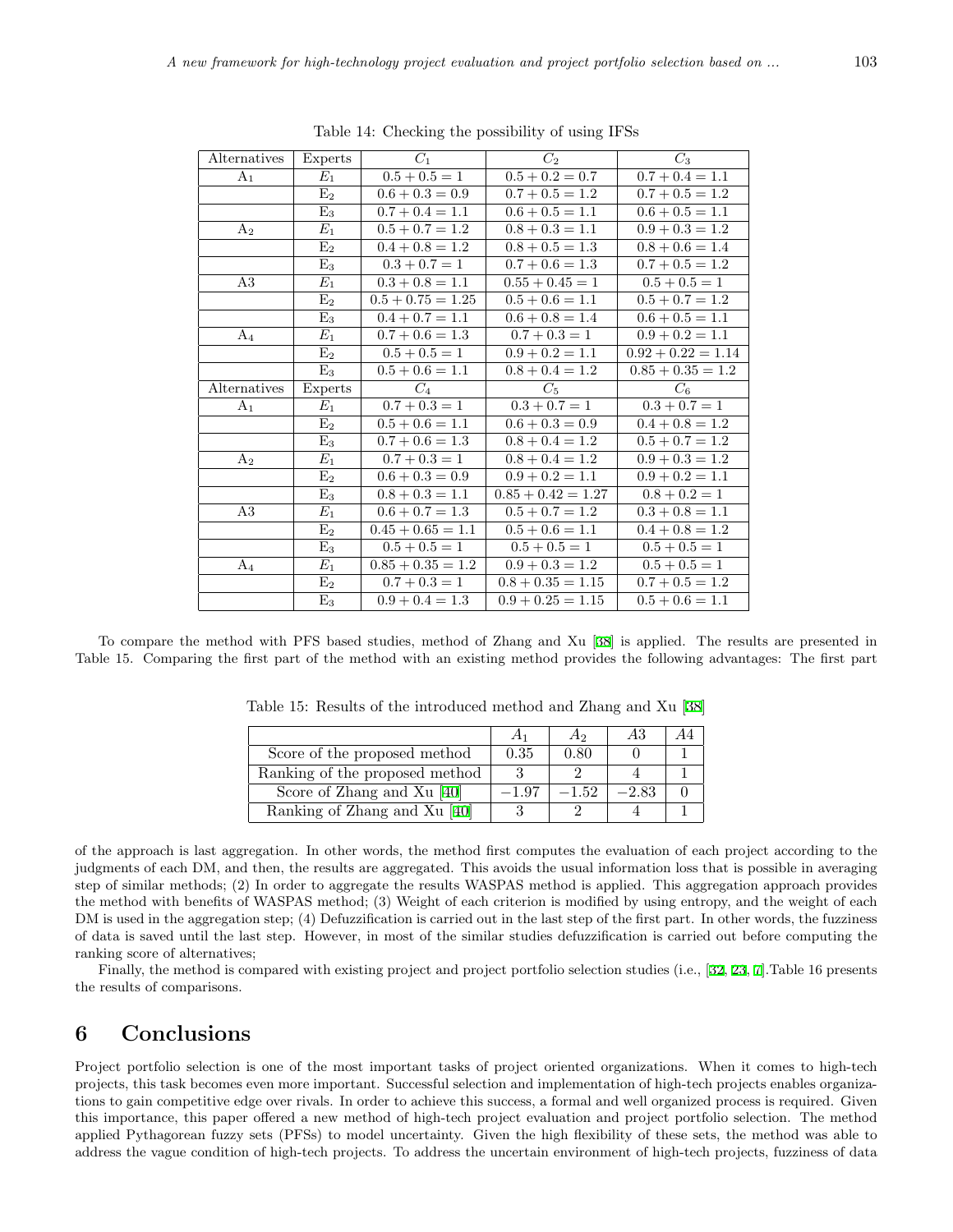| Comparison aspects        | Results                                                                                                                                                                                                                                                                                                                                                                                                                                                                                                                                                                                          |
|---------------------------|--------------------------------------------------------------------------------------------------------------------------------------------------------------------------------------------------------------------------------------------------------------------------------------------------------------------------------------------------------------------------------------------------------------------------------------------------------------------------------------------------------------------------------------------------------------------------------------------------|
| Computational flexibility | Applying PFSs results in providing higher degrees of<br>flexibility in computations due to the fact that uncertain<br>elements can be expressed through degrees of membership,<br>non-membership and hesitancy with more flexibility in<br>comparison with IFSs.                                                                                                                                                                                                                                                                                                                                 |
| Computational steps       | The method applies two main steps to evaluate projects<br>and optimize project portfolios. The two-part approach<br>provides the DMs with a better understanding of projects<br>and makes it possible for them to go through project<br>portfolio selection process with a better vision of how<br>the projects are.                                                                                                                                                                                                                                                                             |
| Qualitative analysis      | The method investigates the role of qualitative data in<br>high-tech project evaluation through introducing a<br>novel multi-criteria decision making approach. The<br>method applies subjective and objective data to<br>address weights of criteria. Moreover, it uses a<br>last aggregation approach which avoids loss of<br>information. Weights of DMs are computed by<br>introducing a novel approach. Moreover, the entire<br>multi-criteria framework introduced in this method is<br>a new approach designed for addressing high and new<br>technology project evaluation applications. |

Table 16: Comparison of the method with existing studies

was saved and defuzzification was carried out in the last step of the process through a new PFS ranking method. Application of the presented method was depicted through demonstration of project evaluation and project portfolio selection in a case study of high-tech project selection in an Iranian mining and industrial firm. For future studies, providing a multi-objective model for the second part of the model with PFS uncertain parameters could result in a new approach with improved real world applicability.

# **Acknowledgement**

The authors would like to thank three anonymous referees for their useful comments and recommendations on this paper.

# **References**

- <span id="page-15-8"></span>[1] K. T. Atanassov, *Intuitionistic fuzzy sets*, Central Tech Library, Bulgarian Academy Science, Sofia, Bulgaria, 1983.
- <span id="page-15-2"></span>[2] R. Atkinson, L. Crawford, S. Ward, *Fundamental uncertainties in projects and the scope of project management*, International Journal of Project Management, **24**(8) (2006), 687–698.
- <span id="page-15-4"></span>[3] M. E. Baysal, I. Kaya, C. Kahraman, A. Sarucan, O. Engin, *A two phased fuzzy methodology for selection among municipal projects*, Technological and Economic Development of Economy, **21**(3) (2015), 405–422.
- <span id="page-15-9"></span>[4] E. Bolturk, *Pythagorean fuzzy CODAS and its application to supplier selection in a manufacturing firm*, Journal of Enterprise Information Management, **31**(4) (2018), 550–564.
- <span id="page-15-7"></span>[5] A. Celikyilmaz, I. B. Turksen, *Modeling uncertainty with fuzzy logic*, Studies in Fuzziness and Soft Computing, **240** (2009), 149–215.
- <span id="page-15-6"></span>[6] S. Chakraborty, A. Chakraborty, *Application of TODIM (TOmada de Decisao Interativa Multicriterio) method for underconstruction housing project selection in Kolkata*, Journal of Project Management, **3**(4) (2018), 207–216.
- <span id="page-15-3"></span>[7] C. H. Cheng, J. J. Liou, C. Y. Chiu, *A consistent fuzzy preference relations based ANP model for R& D project selection*, Sustainability, **9**(8) (2017), 1352.
- <span id="page-15-1"></span>[8] P. Crosby, *Predictive indicators of success in science & engineering projects-application to the SKA initiative*, Doctoral Dissertation, Curtin University, 2012.
- <span id="page-15-0"></span>[9] P. Crosby, *Success in large high-technology projects: What really works?*, In SPIE Astronomical Telescopes Instrumentation (pp. 915002-915002), International Society for Optics and Photonics, 2014.
- <span id="page-15-5"></span>[10] A. Debnath, J. Roy, S. Kar, E, K. Zavadskas, J. Antucheviciene, *A hybrid mcdm approach for strategic project portfolio selection of agro by-products. Sustainability*, **9**(8) (2017), 1302.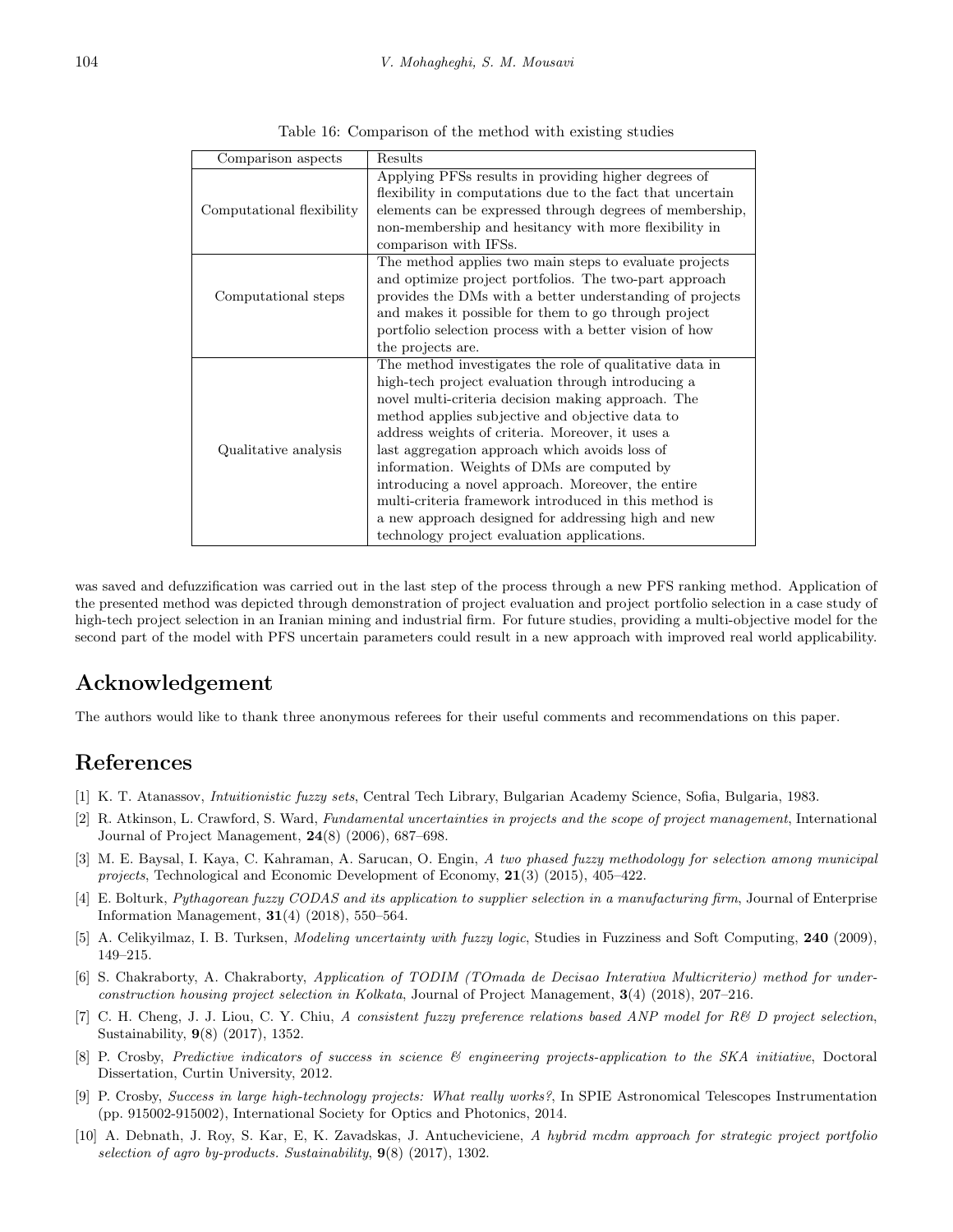- <span id="page-16-1"></span>[11] S. Ebrahimnejad, M. A. Naeini, H. Gitinavard, S. M. Mousavi, *Selection of IT outsourcing services activities considering services cost and risks by designing an interval-valued hesitant fuzzy-decision approach*, Journal of Intelligent and Fuzzy Systems, **32** (2017), 4081–4093.
- <span id="page-16-14"></span>[12] W. Hsu, *A fuzzy multiple-criteria decision-making system for analyzing gaps of service quality*, International Journal of Fuzzy Systems, **17**(2) (2015), 256–267.
- <span id="page-16-18"></span>[13] E. Ilbahar, A. Karan, S. Cebi, C. Kahraman, *A novel approach to risk assessment for occupational health and safety using Pythagorean fuzzy AHP & fuzzy inference system*, Safety Science, **103** (2018), 124–136.
- <span id="page-16-11"></span>[14] I. Ivanović, D. Grujičić, D. Macura, J. Jović, N. Bojović, *One approach for road transport project selection*, Transport Policy, **25** (2013), 22-29.
- <span id="page-16-16"></span>[15] C. Kahraman, S. C. Onar, B. Oztaysi, *Present worth analysis using pythagorean fuzzy set*, In Advances in Fuzzy Logic and Technology, Springer, Cham, (2017), 336–342.
- <span id="page-16-15"></span>[16] A. Karasan, E. Ilbahar, S. Cebi, C. Kahraman, *A new risk assessment approach: Safety and Critical Effect Analysis (SCEA) and its extension with Pythagorean fuzzy sets*, Safety Science, **108** (2018), 173–187.
- <span id="page-16-9"></span>[17] A. V. Khandekar, J. Antuchevien, S. Chakraborty, *Small hydro-power plant project selection using fuzzy axiomatic design principles*, Technological and Economic Development of Economy, **21**(5) (2015), 756–772.
- <span id="page-16-21"></span>[18] S. Lou, Y. Feng, H. Zheng, Y. Gao, J. Tan, *Data-driven customer requirements discernment in the product lifecycle management via intuitionistic fuzzy sets and electroencephalogram*, Journal of Intelligent Manufacturing, (2018), 1-16. Article in press. DOI: https://doi.org/10.1007/s10845-018-1395-x.
- <span id="page-16-10"></span>[19] D. Mandic, P. Jovanovic, M. Bugarinovic, *Two-phase model for multi-criteria project ranking: Serbian Railways case study*, Transport Policy, **36** (2014), 88–104.
- <span id="page-16-20"></span>[20] V. Mohagheghi, S. M. Mousavi, A. Siadat, *A new approach in considering vagueness and lack of knowledge for selecting sustainable portfolio of production projects*, In 2015 IEEE International Conference on Industrial Engineering and Engineering Management (IEEM), (2015), 1732–1736.
- [21] V. Mohagheghi, S. M. Mousavi, A. Siadat, *Best product end-of-life scenario selection by a new decision-making process under Atanassov fuzzy uncertainty*, In 2016 IEEE International Conference on Management of Innovation and Technology (ICMIT), (2016), 313–317.
- <span id="page-16-7"></span>[22] V. Mohagheghi, S. M. Mousavi, B. Vahdani, *A new multi-objective optimization approach for sustainable project portfolio selection: A real world application under interval-valued fuzzy environment*, Iranian Journal of Fuzzy Systems, **13**(6) (2016), 41–68.
- <span id="page-16-17"></span>[23] V. Mohagheghi, S. M. Mousavi, B. Vahdani, *Enhancing decision-making flexibility by introducing a new last aggregation evaluating approach based on multi-criteria group decision making and Pythagorean fuzzy sets*, Applied Soft Computing, **61** (2017), 527–535.
- <span id="page-16-2"></span>[24] S. M. Mousavi, H. Gitinavard, *An extended multi-attribute group decision approach for selection of outsourcing services activities for information technology under risks*, International Journal of Applied Decision Sciences, **12**(3) (2019), 227-241.
- <span id="page-16-8"></span>[25] B. Oztaysi, *A group decision making approach using interval Type-2 fuzzy AHP for enterprise information systems project selection*, Journal of Multiple-Valued Logic & Soft Computing, **24**(5) (2015).
- <span id="page-16-19"></span>[26] X. Peng, G. Selvachandran, *Pythagorean fuzzy set: State of the art and future directions*, Artificial Intelligence Review, (2017), 1–55. Article in press. DOI: https://doi.org/10.1007/s10462-017-9596-9.
- <span id="page-16-22"></span>[27] X. Peng, Y. Yang, *Some results for Pythagorean fuzzy sets*, International Journal of Intelligent Systems, **30**(11) (2015), 1133–1160.
- <span id="page-16-13"></span>[28] K. Salehi, *A hybrid fuzzy MCDM approach for project selection problem*, Decision Science Letters, **4**(1) (2015), 109-116.
- <span id="page-16-0"></span>[29] M. J. Schniederjans, R. Santhanam, *A multi-objective constrained resource information system project selection method*, European Journal of Operational Research, **70**(2) (1993), 244–253.
- <span id="page-16-5"></span>[30] C. Smith, M. Winter, *The craft of project shaping*, International Journal of Managing Projects in Business, **3**(1) (2010), 46–60.
- <span id="page-16-6"></span>[31] M. C. Smith, *Making sense of project realities: Theory, practice and the pursuit of performance*, Gower Publishing, Ltd, 2012.
- <span id="page-16-3"></span>[32] M. Tavana, K. Khalili-Damghani, S. Sadi-Nezhad, *A fuzzy group data envelopment analysis model for high-technology project selection: A case study at NASA*, Computers Industrial Engineering, **66**(1) (2013), 10–23.
- <span id="page-16-12"></span>[33] O. Taylan, A. O. Bafail, R. M. Abdulaal, M. R. Kabli, *Construction projects selection and risk assessment by fuzzy AHP and fuzzy TOPSIS methodologies*, Applied Soft Computing, **17** (2014), 105–116.
- <span id="page-16-4"></span>[34] J. Thomas, T. Mengel, *Preparing project managers to deal with complexityAdvanced project management education*, International Journal of Project Management, **26**(3) (2008), 304–315.